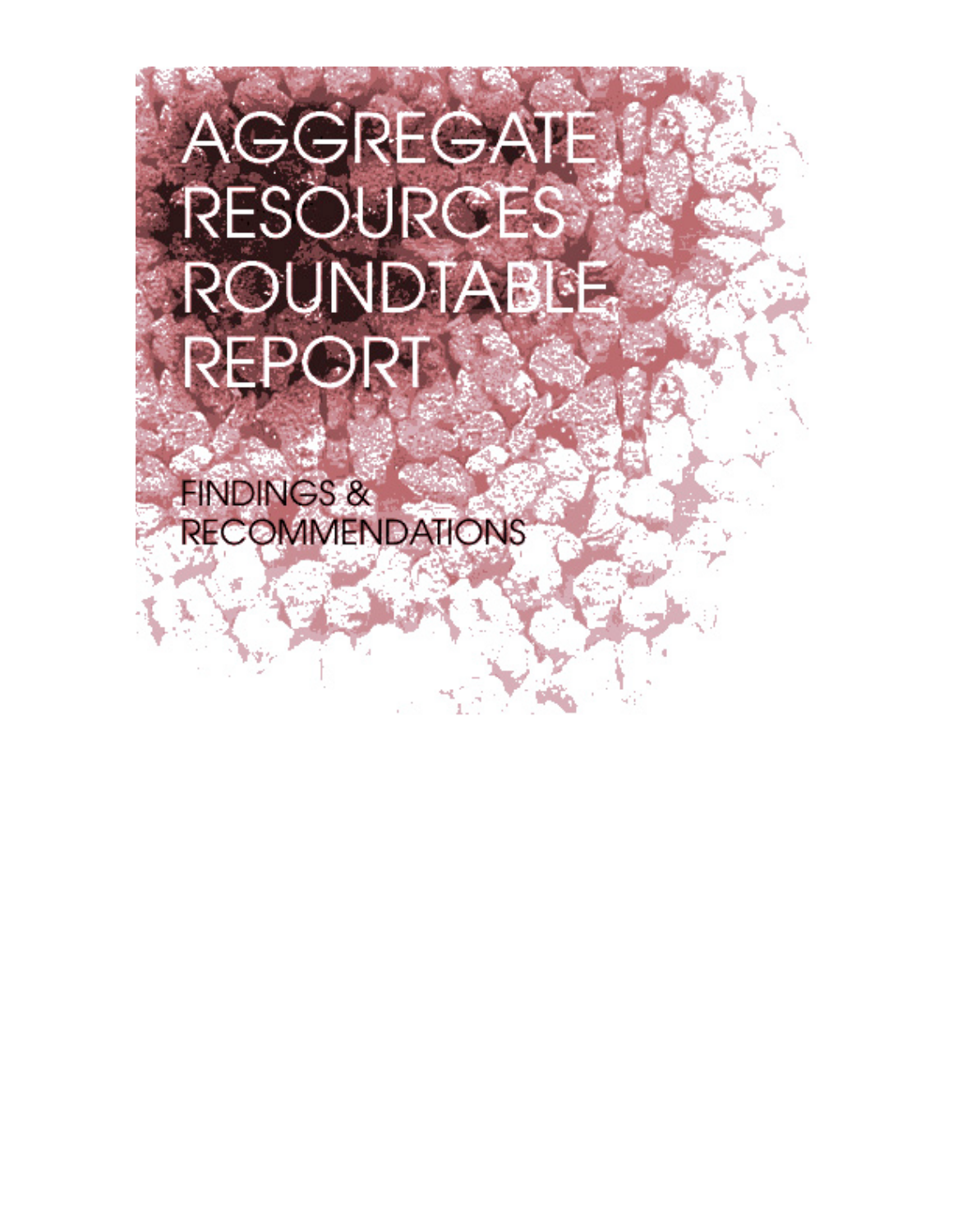# **Report of The Jefferson County Aggregate Resources Mining Roundtable**

# **Prepared for the Jefferson County, Colorado Commissioners**

# **by The Aggregate Resources Mining Roundtable**

**July 13, 1987**

This research document was produced as a part of the Aggregate Resources Roundtable, a joint public-private effort initiated by the Jefferson County Board of County Commissioners in an attempt to help resolve the controversies involved with mining activities in this metropolitan area. Appreciation of the efforts and contributions of all the parties in this program is gratefully acknowledged.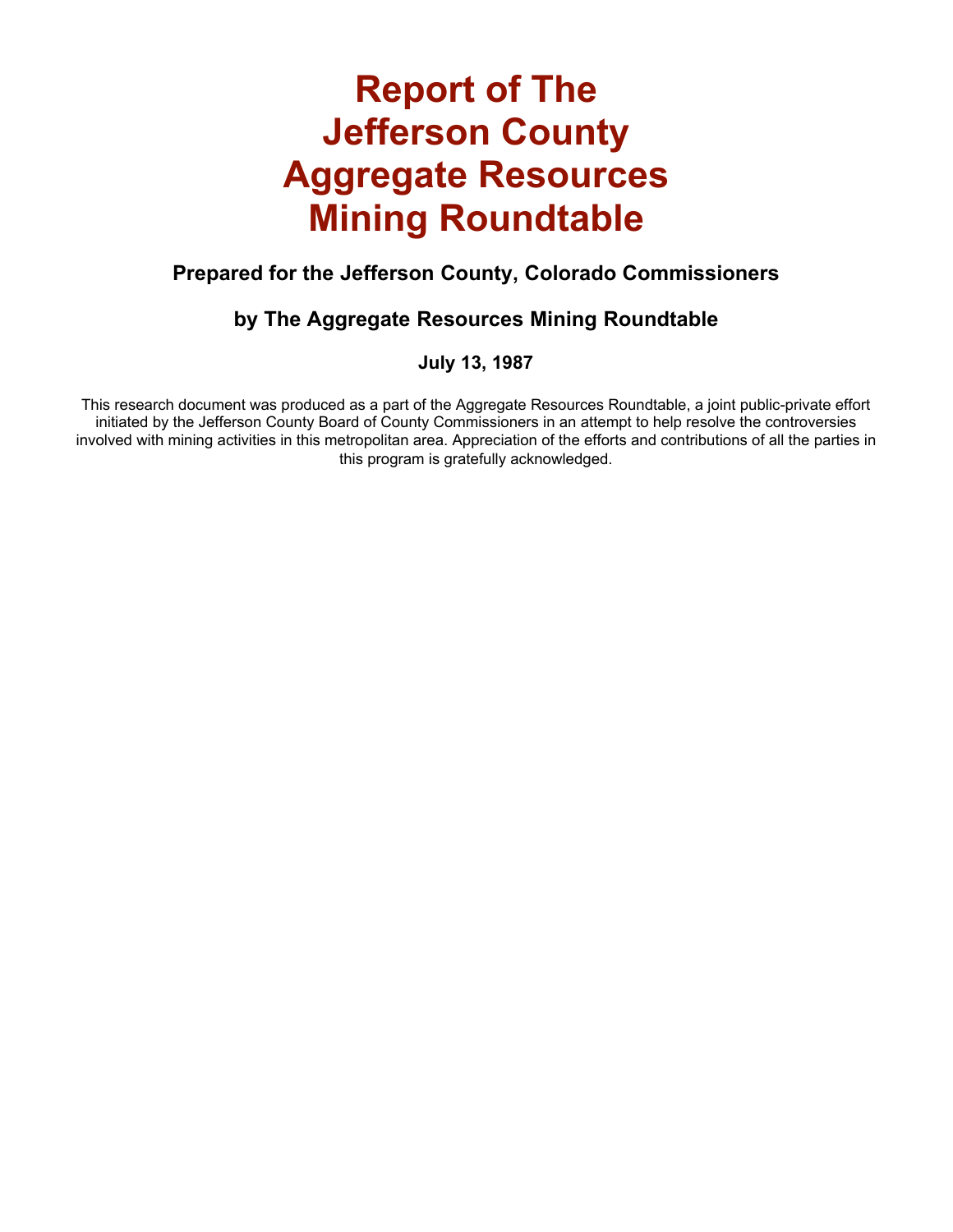#### **Board of County Commissioners**

Marjorie Clement, Chair 1986 Rich Ferdinandsen, Chair 1987 John Stone Donald Stanbro

> Planning Director Leonard Mogno

#### **Aggregate Resources Mining Roundtable**

Paul Banks HSI Hydro Search, Inc. (formerly Jefferson County Planning Dept.)

> William Boast Homeowner at Large

Mac Graham Western Paving Construction Company

Mike Hart Flatiron Sand and Gravel Company

Jack Huriburt Mobile Pre-Mix Sand and Gravel Company

> Warren Kelvie Homeowner, Applewood Area

Robert Laird Jefferson County Geologist

Mike Leidich Robinson Brick Company

Mark Loye Colorado Mined Land Reclamation Division

> Kay Palmer Marsh League of Women Voters

Sprague Mayger Asphalt Paving Company

Leonard Mogno Jefferson County Planning Department

Donald Moore Douglas County Planning Department

> Judith Pearl League of Women Voters

Karen Purre Canyon Concerned Citizens (Coal Creek)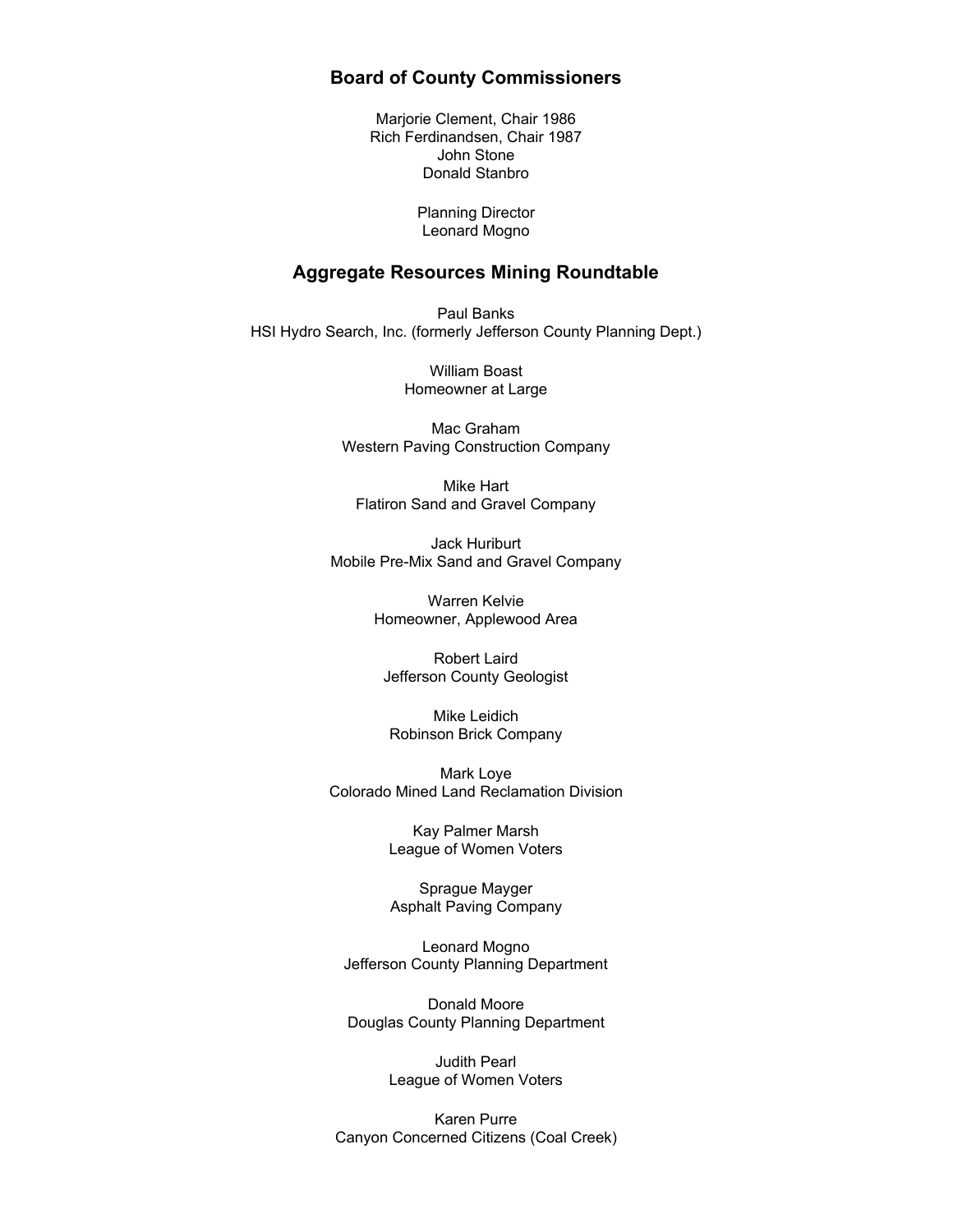John Rold Colorado Geological Survey

Debbie Sauer Sauer Trucking Company

Jim Sells Colorado Rock Products Association

Bud Smead Jefferson County Public Works Department

> Bill Smith City and County of Denver

Janet Stromberg Jefferson County Planning Department

Lawrence Watson Fairmont Homeowners Association

Anne Willhardt Planned Living Environment South Evergreen (PLEASE)

> Tom Young Minerals Incorporated

FACILITATORS Christopher Moore CDR Associates/Center for Dispute Resolution

> John Ehrmann The Keystone Center

#### WITH SPECIAL THANKS TO:

Peggy Schlagel Flatiron Sand & Gravel Company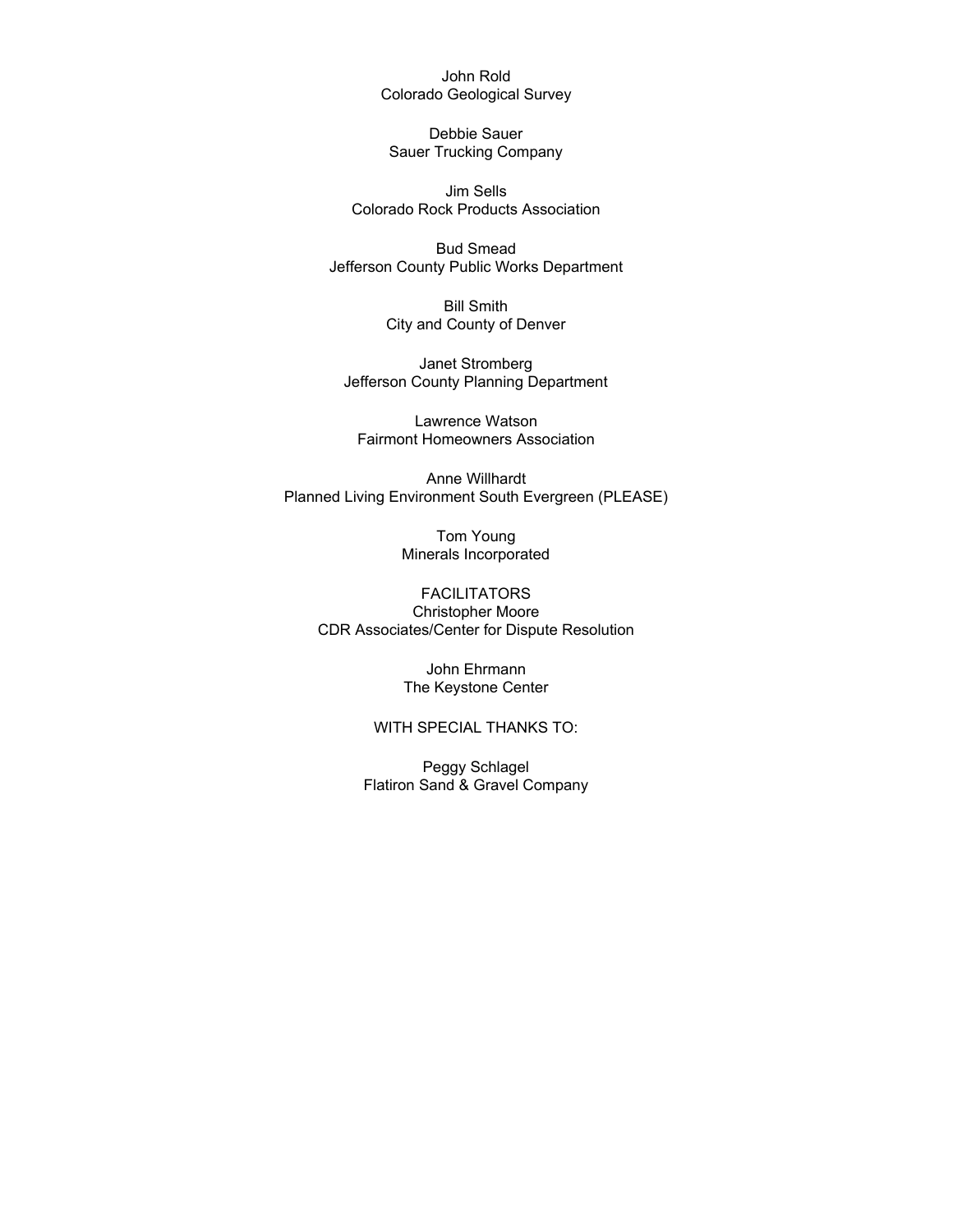#### Acknowledgements

- I. Executive Summary
- II. Introduction
- A. History of the Roundtable
- B. Description of the Roundtable Process
- C. Recommendations for How this Document Should be Used
- D. Regulatory Functions
- E. Handbooks
- F. Negotiations
- G. Definition of Mining
- III. Aggregate Resources in the Metro-Denver Area
- A. Summary of Supply and Demand Data
- B. Overall Conclusions Regarding Supply and Demand
- IV. Recommendations on the Public Involvement Process
- A. Notification of Intent to Apply
- B. Informal Meetings
- C. Notification Recommendations
- D. Planning Commission Process
- V. Monitoring and Enforcement
- A. Goal
- B. Overview of Topic
- C. Regulated Environmental Areas
- D. Monitoring Recommendations
- E. Enforcement Recommendations
- VI. Impacts and Mitigations
- A. Visual Impact
- B. Air Quality
- C. Noise Pollution
- D. Water Quality and Quantity
- E. Wildlife and Vegetation
- F. Archaeological, Paleontological and Historic Resources
- G. Open Space, Tourism, and Geologic Resources
- H. On-Site/Off-Site Safety
- I. Truck Traffic Safety
- J. Reclamation
- K. Blasting
- L. Economic Issue
- VII. References
- VIII Appendices
- 1 The Ombudsperson
- 2 visual Impact Concerns
- 3 Air Quality Concerns, Table 1 Chronology of Federal Legislation to Control Air Pollution, Table 2 National Ambient Air Quality Standards
- 4 Noise Concerns, Noise Abatement Act
- 5 Water Concerns
- 6 Wildlife Concerns
- 7 On-site/Off-Site Health and Safety Concerns
- 8 Truck Traffic Concerns
- 9 Reclamation Concerns
- 10 Economic Impact Concerns
- 11 Applicable Regulatory Authority
- 12 Sample Criteria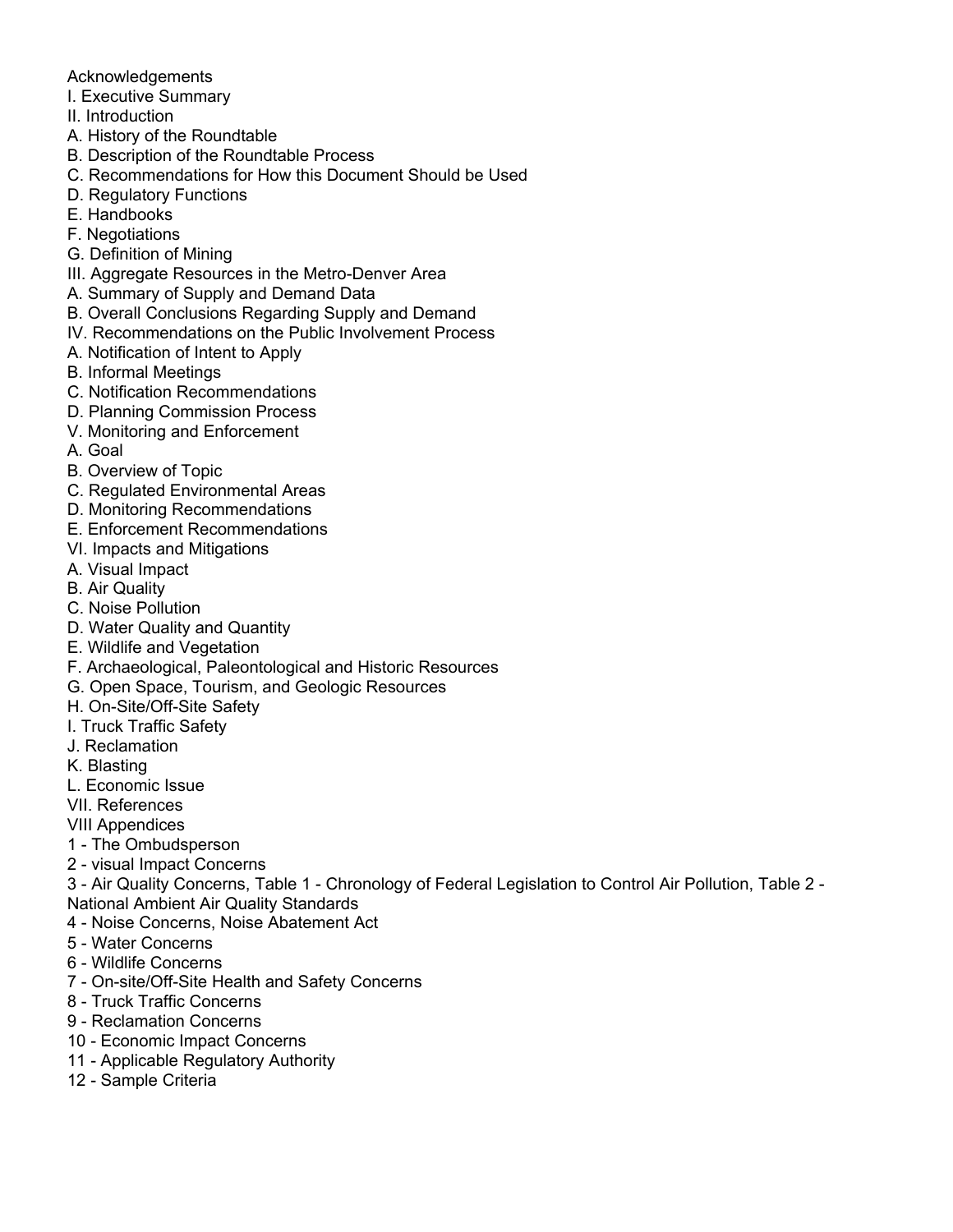# **I. THE EXECUTIVE SUMMARY**

# **A. THE INTRODUCTION**

In February of 1986, Jefferson County Commissioners convened a Roundtable, giving them the charge to formulate recommendations to guide decision making in Jefferson County regarding rezoning and mining of aggregate. From the outset, the Roundtable members believed that the most effective way to address the problem was to develop a process that would help citizens, operators, and the County make effective, intelligent and responsible decisions. This process would be designed to reduce unnecessary conflict, promote the understanding of common interests and resolve genuine differences. Their recommendations would provide guidance to those involved in decision making on this complex topic.

The Roundtable consisted of people from citizen and homeowner groups, industry, state government, concerned adjacent cities and counties and the Jefferson County Planning Department. The group deliberated by consensus.

The Roundtable intends that this document will serve three purposes: first, as a formal report to the County Commissioners and to the people of Jefferson County; second, as a guide to anyone who is involved in the siting of an aggregate mining operation; third, as a common sense guide, providing recommendations. The report should also be used to form the basis for a handbook for citizens and operators.

If the negotiations resulting from the procedures as recommended in this report result in agreement on standards and mitigation procedures, the agreements should be incorporated into the official plans. Finally, if any of the regulatory functions performed by external agencies are compromised by budget cuts or statutory changes, and if any of the recommendations in this study are threatened, the County should review the omissions and may desire to assume the new responsibilities.

# **B. AGGREGATE RESOURCES IN THE METRO DENVER AREA**

The Roundtable requested the Jefferson County Planning Staff to solicit the assistance of a contractor who would conduct a supply/demand analysis of aggregates in the Front Range. The goal of the study was to assess the current and potential reserves of aggregate in the Denver metropolitan area and determine the need for aggregate to support future economic development. A summary of the findings and conclusions of this report may be found here.

# **C. RECOMMENDATIONS ON PUBLIC INVOLVEMENT**

Early on, the Roundtable recognized that initial communications among all parties are especially important in prehearing negotiations. Therefore, the recommendation procedure for the aggregate mining proposal called for the following steps:

1) The filing of a notification of an intent to apply by the applicant, and the appointment of an ombudsperson by the County.

2) Informal meetings among the applicant, the County, and concerned citizens under the guidance of the ombudsperson.

3) Greatly expanded notification procedures, involving newspapers, citizen mailings and posting recommendations.

4) planning Commission review, including if necessary, technical analysis by an objective panel.

5) Formal hearings conducted by the County Commissioners. Emphasis must be placed on these early meetings and on the role of the ombudsperson. The purpose of the meetings is to provide the negotiating and dialogue forum that the hearing does not; the goal of these meetings is to gain citizen input before the final plans are developed.

Figure 1 gives a time line of the procedures to be followed.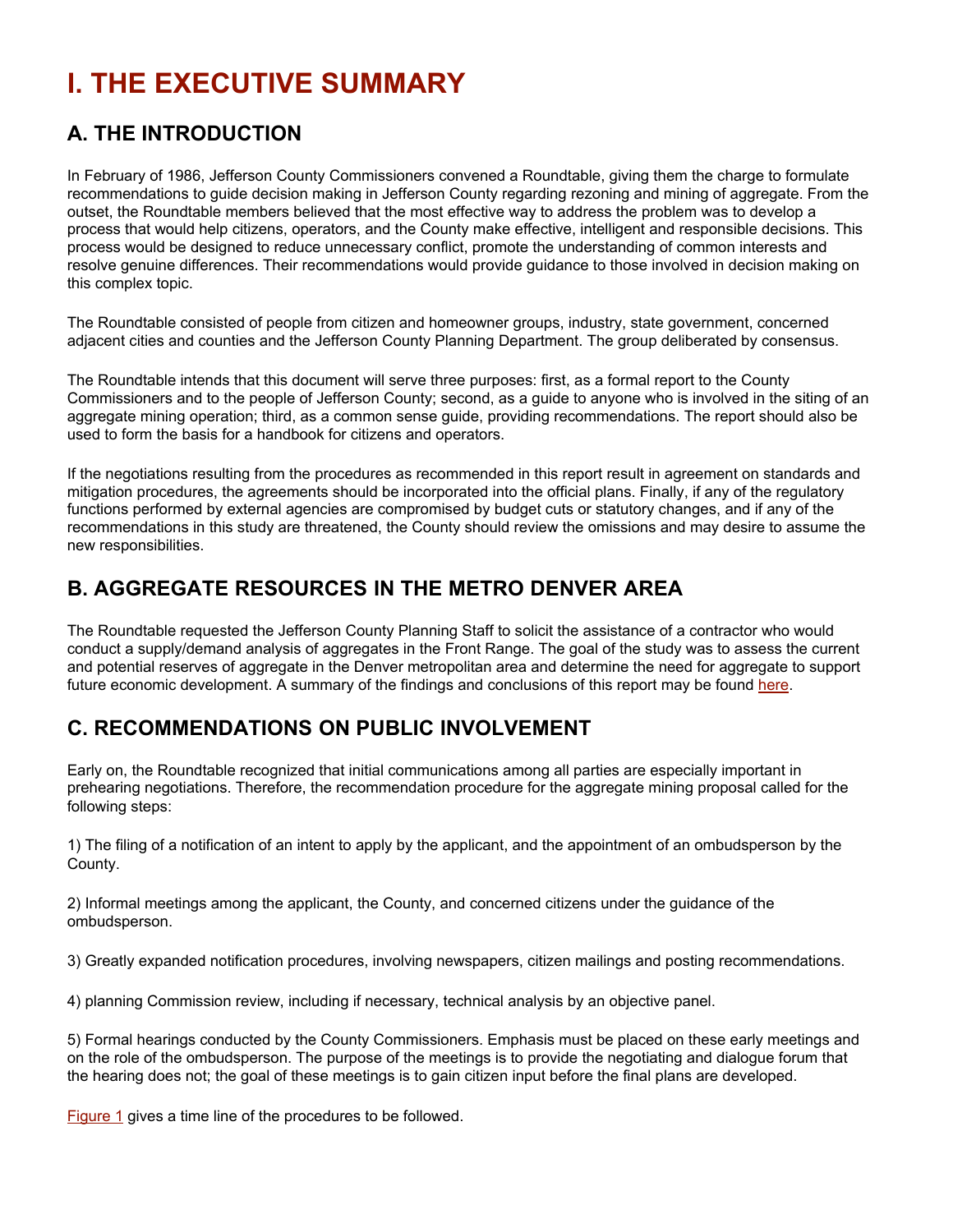# **D. MONITORING AND ENFORCEMENT**

With special regard for monitoring and enforcement, a goal of the Roundtable was to establish useful procedures and baselines in order to assist all parties in evaluating the impact of aggregate mining activity, and to ensure that regulations and standards are complied with through adequate and consistent enforcement action. To do this, the Roundtable identified nine potential areas for monitoring and enforcement: air; water; noise; impact on wildlife and vegetation; impact on historical, archaeological and paleontological sites; impact on property values and the economy.

Ten recommendations for monitoring and four recommendations for enforcement were presented. These included the need for effective monitoring processes, as well as timely enforcement. Each one was to be identified early and, insofar as possible, resolved in prehearing negotiations and in the hearing process. The Study also recommended continuous and periodic performance reviews based on appropriate standards and procedures, and means for dealing with them positively and negatively. The ombudsperson should be given the job of overseeing negotiation, monitoring compliance, and enforcement of regulations affecting aggregate mining in the County.

The County should create an oversight or advisory board comprised of individual homeowners and/or business owners in the vicinity of the proposed aggregate mine as well as the operator and the ombudsperson. The companies should designate a representative who is known to the local community, would attend neighborhood meetings and could be contacted when questions or concerns arose. Annual reports should be required, and a registry of violations and complaints should be established to identify patterns of violations; but it is felt that the enforcement process should contain positive dimensions wherever possible, so that companies are encouraged to do a good job. The County should establish concise and firm conditions for operating aggregate mining, and an agency responsibility chart should be prepared by the County, detailing county, state, and federal responsibility for monitoring and enforcement.

Finally, the County should ensure that cost and fee structures are made efficient, fair, and equitable, and it should investigate alternative sources of funding for more effective monitoring and more effective enforcement.

# **E. IMPACTS AND MITIGATION**

#### **Visual Impact**

The goal is to protect the visual resource which currently exists in Jefferson County and mitigate visual impacts resulting from aggregate mining operations.

The existing standards regarding visual impact are set by the Mined Land Reclamation Board (MLRB) and the Mineral Extraction Policy Plan (MEPP) of Jefferson County.

Before beginning specific recommendations, two questions need to be answered. First, is this a place where visual impacts are so high that the site is totally incompatible with aggregate mining? The second question relates to unique visual attractions in the County itself. Fourteen recommendations specifically cover the following areas: 1) site locations; 2) methods for mitigating visual impacts; 3) techniques for reclamation; 4) buildings and facilities; and 5) machinery and equipment.

#### **Air Quality**

The goal is to minimize impacts on air quality due to aggregate mining operations in the County.

The Colorado Department of Health is responsible for implementing and enforcing requirements of the National Clean Air Act, and the Appendix provides a brief summary of Federal legislation and national ambient air quality standards. Though the County does not have its own standards, it does monitor air quality (County Health Department), and.mitigation techniques of various kinds are currently employed by aggregate mine or pit operators.

Five recommendations are made for assessing and monitoring a proposed project's impact on air quality. These cover measurement of ambient air quality at the property line of the proposed location before any aggregate mining begins, then monitoring through the operation of the aggregate mine, and, finally, into reclamation. Specific mitigation measures are proposed, and methods for monitoring and enforcement are proposed.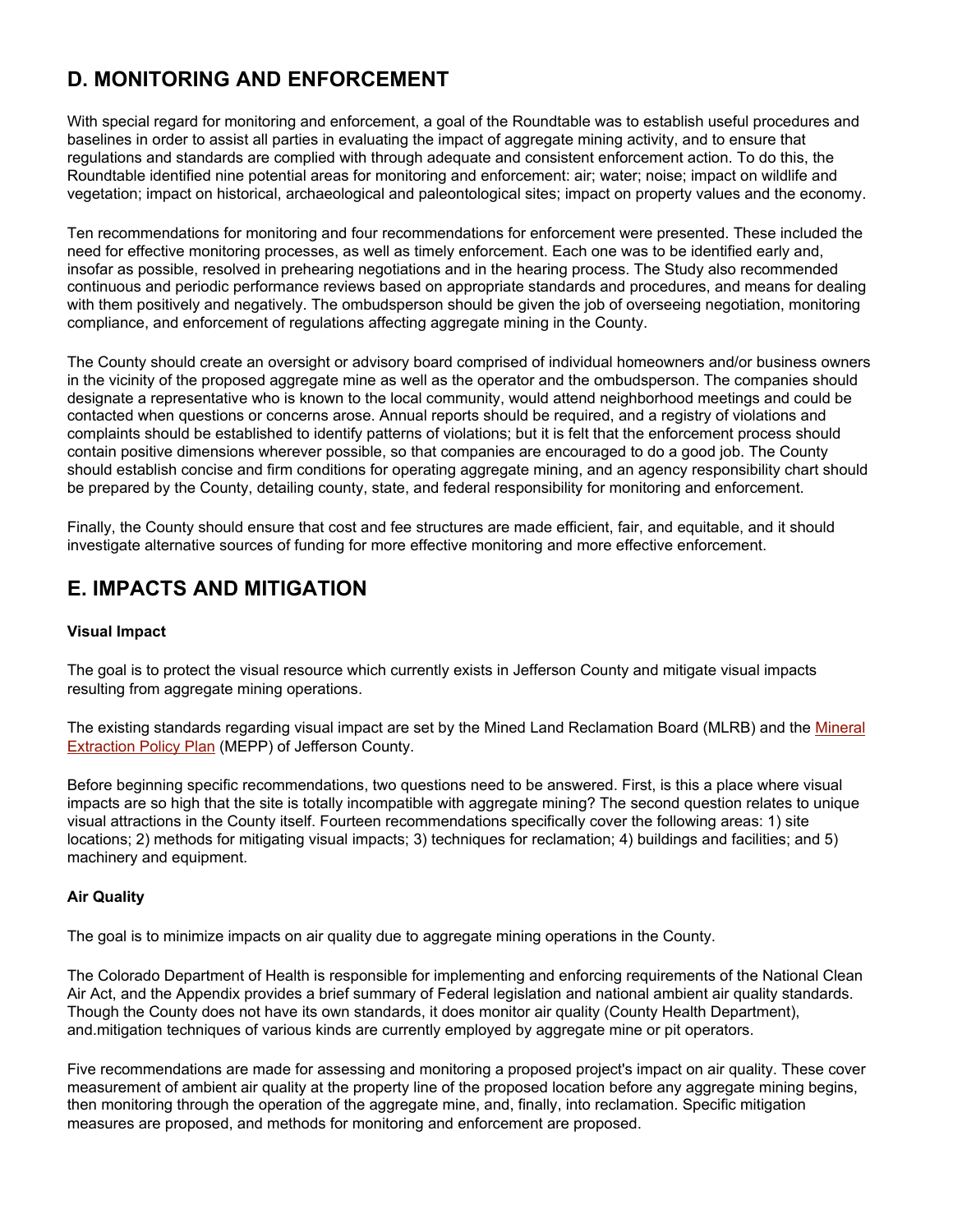#### **Noise**

The goal is to maintain acceptable levels of noise in urban, residential, rural, mountain, and commercial areas.

Existing standards are included in the Appendix under the Noise Abatement Act of the State of Colorado. Eleven mitigating measures are recommended having to do with time, methods, and recognition of surrounding environment, weather, etc. Furthermore, six specific monitoring-permitting measures were recommended, providing a procedure for assessing and monitoring noise impact. These include procedures to be followed before the project is permitted, and during its operation, both on and offsite.

#### **Water Quality and Quantity**

The goal is to assure that aggregate mining activities minimize negative effects on water quality or quantity.

Specific Federal, state, and County standards regarding stream classification, water rights, ground water standards, dredge and fill permits, and land reclamation permit procedures are presented for guiding decisions on water quality and quantity. Special recognition is given to the ways in which aggregate mining operations may impact surface water as well as to effective mitigation of surface water impacts.

Twelve recommendations for assessing and monitoring a proposed project's impact on water are presented. Great emphasis is placed in these recommendations on the need for solid work in the initial stages and on citizen/operator discussion periods for ascertaining all potential effects to water quantity and quality, with recognition for guarantees of quantity and quality protection and the need for appropriate mitigation to be presented in the water plan. Finally, specific recommendations exist regarding possible pollution, storm run-off, and site drainage.

#### **Wildlife and Vegetation**

The goal is to minimize the impacts of aggregate mining operations on wildlife, and on vegetation.

Endangered species are protected under the Federal Endangered Species Act. In the County, wildlife protection is primarily detailed in the County Land Use Plan, local community plans, and control is provided indirectly through MLRB regulations. The Division of Wildlife may be involved,

There are eight recommendations for mitigating impact on wildlife and vegetation. These include the need for prepermit surveys and planning, the involvement of specialists, and the careful review of all ordinances and surveys.

#### **Archaeological, Paleontological and Historic Resources**

The goal is to preserve and protect unique archaeological, paleontological, and historic resources from damage by aggregate mining activities.

Federal regulations and state standards provide for the protection of archaeological, paleontological, and historic resources. Methods are given for cultural resources survey techniques in Class I, Class II, and Class III surveys. Two recommendations are specifically given regarding preapplication surveys and the opportunities for salvaging by experts.

#### **Open Space, Tourism, Recreational Resources, and Geological Formations**

The goal is to minimize the impacts of aggregate mining on open space, tourism, recreational resources, and unique geological formations.

No existing Federal or state standards address these areas, but the Jefferson County Open Space Division does issue certain policies.

Five recommendations are presented emphasizing the need for early consultation with the Jefferson County Open Space Program, the need for consulting with appropriate state and local agencies about recreational and tourism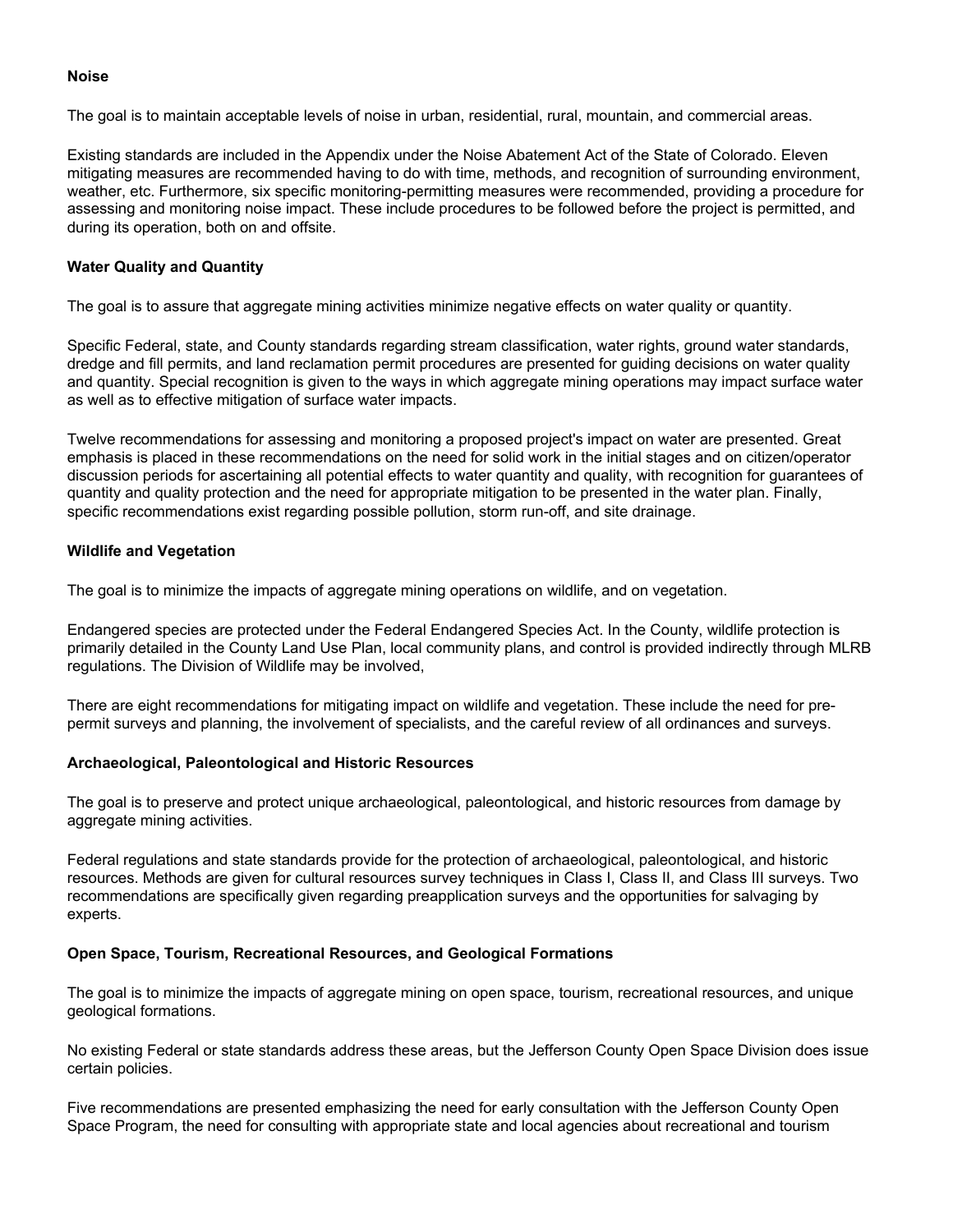implications of aggregate mining activities, and recommending techniques to mitigate any factors that would inhibit effective and intelligent use of recreational resources, tourism, and/or open space.

#### **Onsite/Offsite Health and Safety**

The goal is to ensure on and offsite health and safety of citizens and employees who may potentially be affected by aggregate mining operations in Jefferson County.

Through OSHA and MSHA, onsite standards currently exist, primarily to regulate the health and safety of employees and visitors.

Though these standards are probably adequate, special needs must be reviewed in the early negotiations. Four mitigation measures and monitoring procedures are recommended. Mitigation measures include both on and offsite recommendations; monitoring procedures specifically recommend the clear establishment of standards in early negotiations as well as the designation of methods of monitoring during operation. Finally, a specific enforcement measure is recommended, asking the County to publish a complaint telephone number where concerns about safety or health hazards can be registered. Truck Traffic

The goal is to maintain the quality of life and safety in residential and commercial areas while allowing for the transportation of gravel products on County, state, and Federal highways.

Existing standards are implemented and enforced through both Federal law and Colorado State Statutes. The U.S. Department of Transportation has set safety standards for trucks, and the State of Colorado has incorporated those into its State Statutes. The State Highway Patrol and local law enforcement agencies are responsible for ensuring that those standards are met.

To ensure traffic safety and effective use, eight recommendations are made specifically under the heading of "Road Damage and Maintenance", four recommendations are under "Routing", three recommendations are under "Loss of Loads", five recommendations are under "Limit Truck Noise", two recommendations are under "Quantity of Traffic", and two recommendations are under "Alternative Transportation Methods".

#### **Reclamation**

The goal is to prevent erosion, water pollution, and other adverse environmental effects which may result from aggregate mining, and to reclaim mined lands to beneficial use after mining is completed.

The MLRB sets standards for mined land reclamation, and Jefferson County sets specific goals and policies under the MEPP.

Ten recommendations are listed, though some of them are already incorporated in the MLRB regulations and in the MEPP. A reclamation plan should be clearly developed in the early negotiations between citizens and operators under the guidance of the ombudsperson. Strong emphasis is placed on phased mining and reclamation, and specific concern is raised that all activities of reclamation consider preceding guidelines under Visual Impact, Wildlife and Vegetation, etc.

#### **Blasting**

The goal is to provide an introduction to various blasting concepts, and minimize any adverse impacts due to blasting.

The United States Bureau of Mines has conducted research which has resulted in specific recommendations and standards that have already been established.

In addition, eight recommendations covering blasting time, limitation guidelines and monitoring procedures are presented. Need for response and for reports to adjacent property owners is emphasized.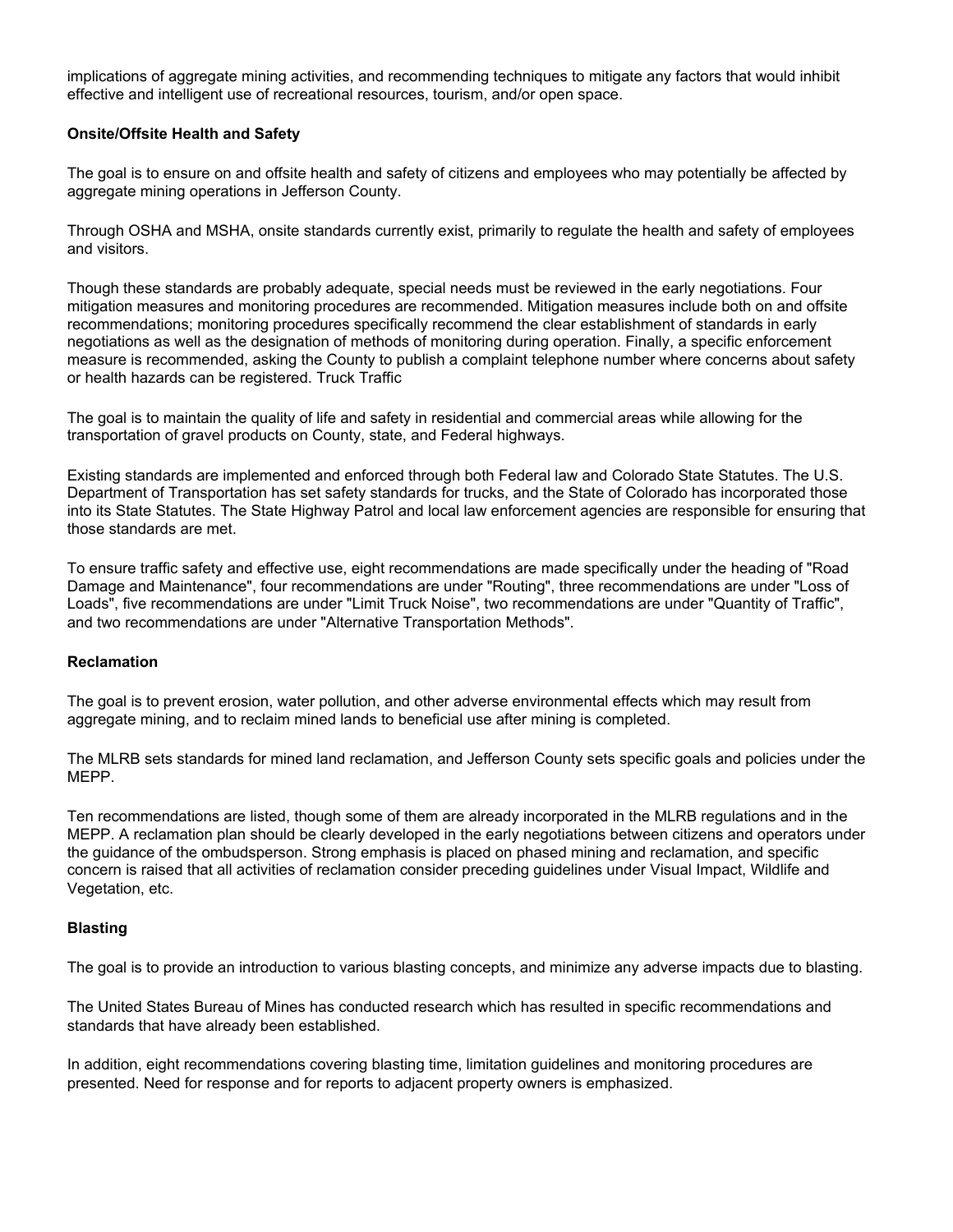#### **Economic Considerations**

The goal is to obtain an accurate appraisal of the direct and indirect socio-economic benefits and costs of aggregate mining operations in the County in order to inform policy makers.

Considerations fall into two categories: the benefits and the costs, either public or private; and the costs incurred in administering the program that has been recommended by the Roundtable.

The Roundtable recommends that a study be conducted on the economic costs of aggregate mining, relating specifically to the costs and the benefits. Furthermore, since the Roundtable recommendations included the adoption of new procedures, the hiring of an ombudsperson, and the writing, production, and distribution of a handbook, a variety of options available to the County whereby it could raise money to cover the additional expenses is also listed.

# **GENERAL RECOMMENDATIONS**

The report of the Roundtable includes the following recommendations addressing both substantive and procedural issues.

A. The conclusions of the supply and demand study, which assessed requirements of current and projected supply and demand for construction aggregate in the metropolitan area and analyzed the role of Jefferson County, should be noted.

B. The County should establish a preapplication process to facilitate interaction among citizens, applicants, and the County. Roundtable members believe that early and open communication is a vital component in addressing concerns.

C. The County should designate an ombudsperson to assist in establishing productive working relationships among the County, citizens, applicants, and operators.

D. There should be improved monitoring procedures which can be understood by all parties, and which include citizen involvement in the monitoring and enforcement process.

E. A detailed study is needed to analyze costs and benefits associated with aggregate mining activities. The term "costs" includes direct and indirect costs to both the public and private sectors.

F. The technical and procedural sections of this report should be used as a guide to identify the relevant issues and define the timeline to be used in reviewing the aggregate mining application for a particular site. The technical sections in this report are generic in nature and may or may not apply in their entirety to any particular site. They should be used to identify the issues relevant to a specific site.

G. The Roundtable recommends that its report be incorporated into the Mineral Extraction Policy Plan and related County regulations and policies. The success of the policy recommendations depends on implementation, and the Roundtable members stand ready to assist in that process.

H. A handbook on aggregate mining regulations and procedures in Jefferson County should be produced by the Jefferson County Planning Department for use by concerned citizens, industry, and government personnel.

I. The Roundtable strongly recommends, upon approval of this report, that an "implementation committee" be formed. The committee should be formed from existing Roundtable members consisting of one representative from the industry, one representative from the citizens/homeowners group, and one representative from the County. The purpose of the "implementation committee" would be to ensure that the approved recommendations of the Roundtable report are expeditiously incorporated into the County policy.

J. The Roundtable members recognize that this report is not all inclusive. It is a guidebook, not a rulebook. Issues will inevitably arise in the future which have not been addressed by the Roundtable. The ombudsperson and preapplication meetings among the applicant, citizens, and the County should be used to resolve these unaddressed issues.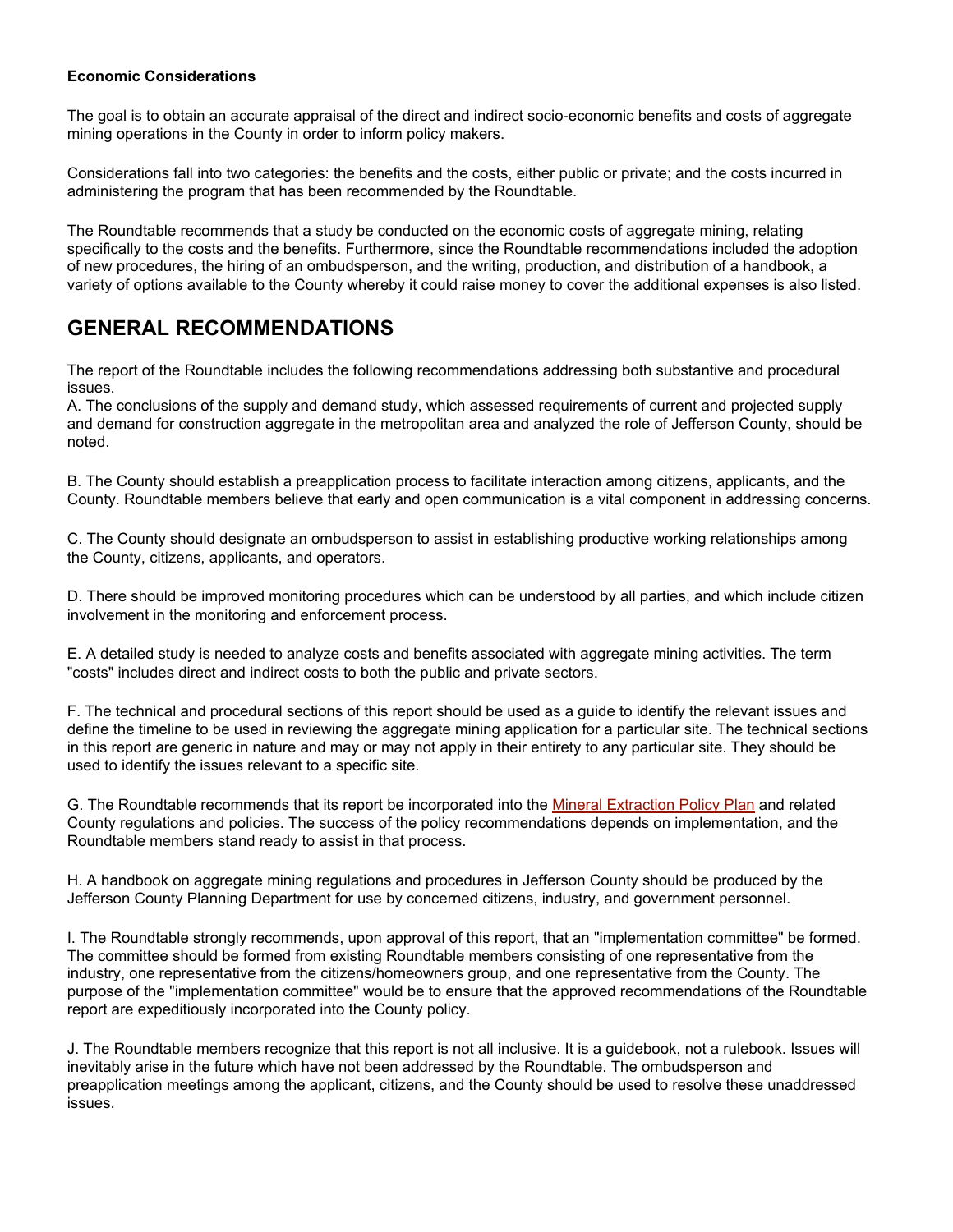# **II. INTRODUCTION**

## **A. History of the Roundtable**

Aggregate mining is historically one of the most controversial and adversarial activities on which the Commissioners must make decisions. For this reason, the Commissioners decided to convene a roundtable which could recommend policies regarding rezoning and mining of aggregate. They solicited membership for the Roundtable from diverse interests, including citizen and homeowners groups, the aggregate mining and transportation industry, Jefferson County government, State government, interested citizens, as well as representatives of adjoining counties and cities. The Aggregate Resources Roundtable was organized by the Jefferson County Commissioners in February, 1986.

The County Commissioners obtained the services of CDR Associates/ Center for Dispute Resolution and the Keystone Center, two independent conflict management firms, to design the problem solving process and facilitate the meetings. CDR and Keystone worked with the Commissioners, Planning Department, and participants to design a consensus-based documenting process.

The charge to the Roundtable by the Commissioners was clear: formulate recommendations to guide decision-making in Jefferson County regarding rezoning and mining of aggregate. Recommendations should be generic rather than site-specific. The Commissioners committed to consider incorporation of the Roundtable recommendations into County policies and procedures.

The Roundtable members recognized from the outset that aggregate mining has been, and will continue to be, an emotional issue. They believe that the most effective way to address this situation is to develop a process that will help citizens, operators, and the County to make wise decisions. This process should be designed to reduce unnecessary conflict, promote the understanding of common interests, and resolve genuine differences. The County and the applicant should expedite the process to determine the desirability of a proposed mining operation. This will protect citizens, operators, and the County from unreasonable expenditures and unnecessary, protracted conflict. The recommendations provide guidance to those involved in decision-making on this complex topic. Strengthening policy development is also recommended. The Roundtable members stress that this report is neither an endorsement of, or justification against, any mining proposal.

The Roundtable requests that its recommendations supplement The Mineral Extraction Policy Plan and be incorporated as part of County procedures and regulations. In addition, the Roundtable recommends that this report guide County planners in the preparation of a handbook for citizens and operators on aggregate mining application, permitting, and operating procedures.

## **B. Process Followed by the Roundtable**

The Roundtable operated by consensus. Recommendations were formulated through group discussion and decision-making. The Roundtable was convened by the Jefferson County Commissioners in February of 1986 to develop policies to guide decisionmaking on aggregate mining in Jefferson County. The group consisted of people from citizen and homeowner groups, industry, state government, concerned adjacent cities and counties, and the Jefferson County Planning Department. The group deliberated by consensus, and all conclusions and recommendations are supported by the entire group. This type of decision-making required all members to consider their own interests and those of others, and to carry on discussions frankly and in good faith.

The report was drafted through the course of the Roundtable's existence. Sub-groups discussed and formulated initial thoughts and proposals which were then reviewed, revised, and added to by the full Roundtable. The Roundtable met in plenary session 30 times between March 1986 and June 1987. Roundtable members spent many additional hours in work groups and as individuals reviewing materials.

The Roundtable members decided early to divide their discussions into procedural and topical recommendations. In addition, aggregate supply and demand was studied. The procedural recommendations address proposed changes in the County's decisionmaking process. The topical recommendations address substantive issues which are often controversial when aggregate mining is proposed, such as noise, transportation, and monitoring and enforcement.

## **C. Intended Use of this Document**

The Roundtable intends this document to serve three purposes: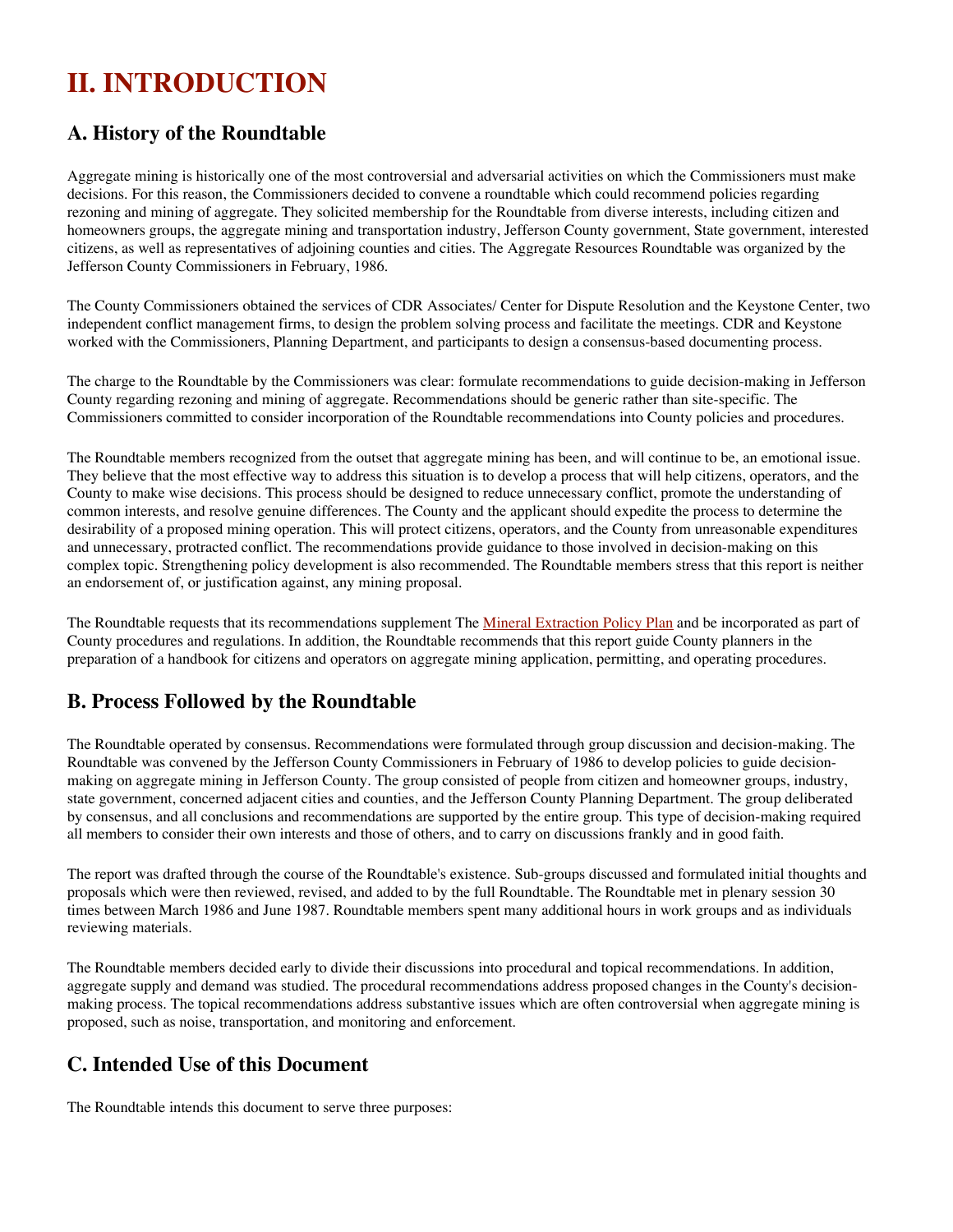1. As a formal report to the people of Jefferson County and the County Commissioners with the recommendation that it be incorporated into policy.

2. As a guide to anyone who is involved in siting of an aggregate mining operation. The Roundtable members feel strongly that the lack of information and communication have been major causes of conflict in aggregate mining applications and/or activities. Citizens and aggregate producers can benefit from the use of this document.

3. As a common sense guide. The recommendations contained in this report are just that -- recommendations only, and should not be rigidly applied to all aggregate mining applications. The applicability of these recommendations should be determined on a site specific basis.

## **D. If the regulatory functions performed by external agencies are seriously compromised by budget cuts or statutory changes, the County should examine these omissions and may desire to assume these responsibilities.**

## **E. Handbooks**

This report should be used to form the basis for a handbook for citizens and operators on aggregate mining applications and rezoning and operating procedures. This should be prepared by the County Planning Department.

### **F. Negotiations**

If negotiations result in agreements on standards or mitigation procedures, these agreements should be incorporated in the official Zoning Resolution Development Plan. The Board of County Commissioners, through County Staff, should negotiate with applicants and citizens to modify requirements or mitigation procedures if such a modification would make the proposal acceptable.

**G. It should be noted that all references to mines or mining contained in this report should be considered to be preceded by the word "aggregate." This report concerns itself specifically with aggregate mines and mining.**

# **III. AGGREGATE RESOURCES IN THE METRO-DENVER AREA**

# **A. Summary of Supply and Demand Data**

The Roundtable requested the County planning staff to solicit the assistance of a contractor who would conduct a supply/demand analysis of aggregates in the Front Range. Khalil Nasser, of the Colorado School of Mines was hired to conduct the study and write the ensuing report.

The goal of the study was to assess the current and potential reserves of aggregate in the Denver metropolitan area and to determine the need for aggregates to support future economic development. The study area included the City and County of Denver, and adjoining Adams, Arapahoe, Boulder, Douglas, Jefferson, Clear Creek, and southwestern Weld Counties.

The study determined that the present aggregate supply in the Denver metropolitan area is 400 million tons, of which 343 million tons are permitted reserves and operating mines. The remaining 57 million tons are potential reserves that are zoned but not permitted.

Historically the trend has been toward increased demand for aggregate. However, the trend could reverse and the permitted aggregate resources could last longer than projected. This study does not address downward trends in aggregate demand, consumption rates, or population.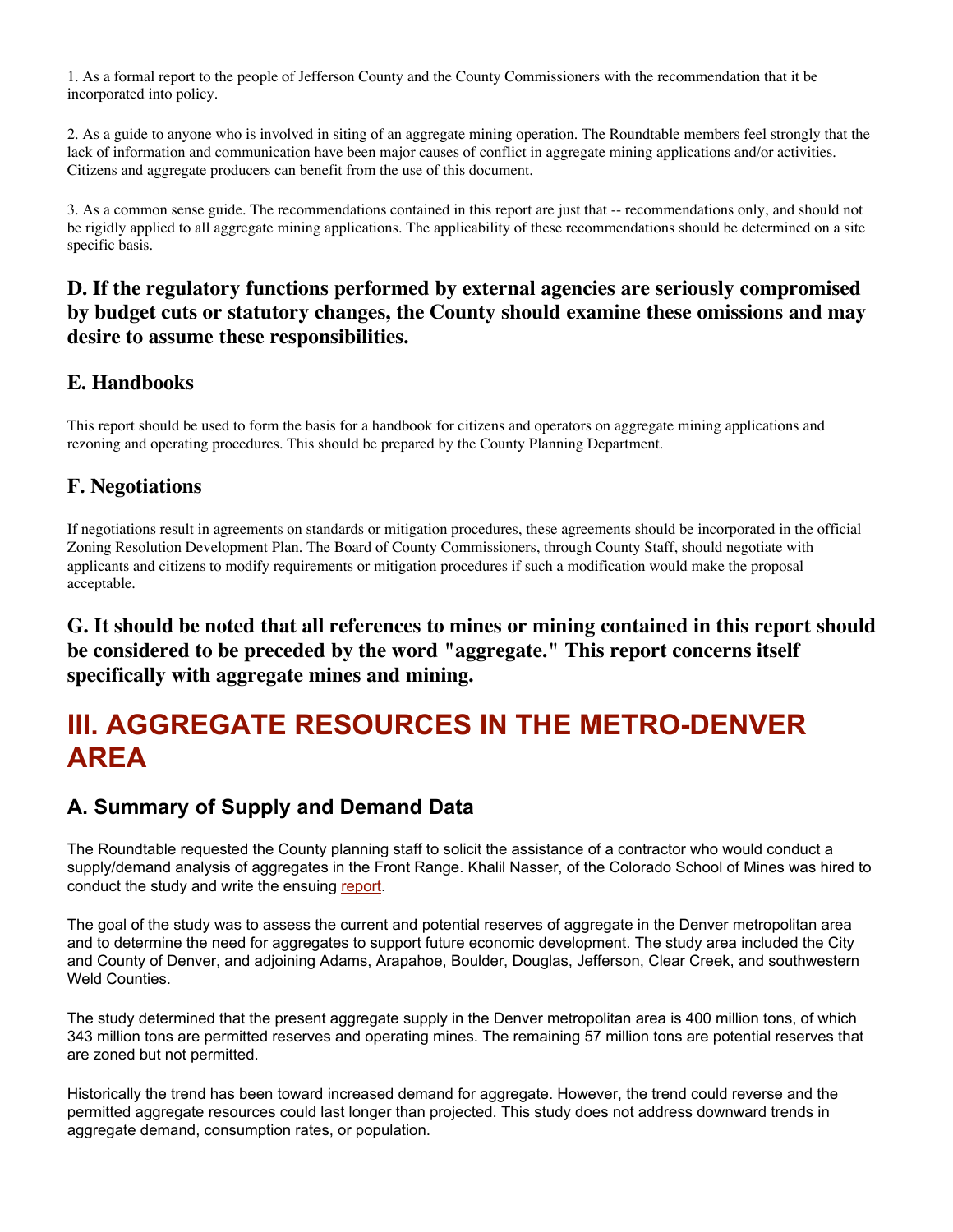The total aggregate supply was calculated mainly on the basis of data collected from the permit files of the Mined Land Reclamation Division for each individual mine.

The projected per capita consumption was correlated with the yearly population projections for the region, provided by the Denver Regional Council of Governments, in order to estimate aggregate consumption up to the year 2010. Large projects, including the new airport and the E-470 section of the beltway system, were considered.

At 8.5 tons per capita, the average yearly consumption is 19 million tons. Current reserves will last 18 years, until 2004. potential reserves would add 3 years, or until

2007. At 11.0 tons per capita, the average yearly consumption is 24.5 million tons. With this scenario, current reserves will last 14 years, until 2000. The consumption of the potential reserves would add 2 years, or until 2002.

# **B. Conclusions or Trends as Indicated by the supply Demand Study**

The County Commissioners should recognize the dual concerns of the citizens and aggregate mining interests of Jefferson County to preserve the quality of life in the County and to meet an increasing demand for aggregate. The County's citizens, industry, and government should cooperate to reconcile and meet these dual needs. This should include joint efforts to designate acceptable areas for mining and sites for preservation. These measures should be taken while considering the responsibility of all metro counties to provide a fair share of aggregate. Jefferson County should not become the sole provider of aggregate for the Metro Denver area.

In reviewing the supply and demand study, the Roundtable observed the following trends:

1. Depending upon the rate of consumption, permitted resources will be depleted in 16 to 21 years. The total amount of aggregate permitted today may have to be newly permitted in the region within the next 20 years.

2. Over the past 15 years, the percentage of aggregate reserves in crushed (quarried) stone has grown from 0% to 40%. This change results from the depletion of available and low cost alluvial resources and from changes in aggregate specifications, requiring increasing reliance upon quarried stone.

3. The percentage of sand and gravel reserves supplying the metro area from southwest Weld County have grown from 0% in 1980 to 13% in 1987. This aggregate source comes from outside of the historic supply area.

4. An obvious trend is the locating of coarse alluvial aggregate deposits farther from metropolitan markets. This means longer haul distances which translate into higher aggregate costs. The economic implications are apparent. Assuming that aggregate prices could increase to offset increased transportation costs, producers could consider developing more remote alluvial deposits. The potential areas seem to be Clear Creek, Gilpin, Larimer, Boulder, Park and Weld Counties.

5. Another option is the search for suitable property in the Front Range area to sustain a long-term, high-tonnage, crushed-rock quarry operation. From the standpoint of haul distance, the mountain front in Boulder Jefferson, and Douglas counties is the main source, but foothills residential development and the low success rate of applications in this area over the last 10 years is discouraging to the location of new sites.

6. A new trend is the recycling of asphalt and concrete. Aggregate producers in the metro area currently recycle asphalt and concrete, which constitutes 5% of the local market. A major problem in recycling concrete is the presence of rebar that hinders processing.

7. Other options include long-range truck haulage, intermediate to long distance unit train, and the possibility of aggregate manufactured from natural and man-made materials. In the Front Range area, this option has not been economically feasible to date.

For a more complete explanation of the supply and demand for aggregate resources, see "Supply/Demand Analysis of Aggregates in the Denver Metro Area" (1987) prepared by Khalil Nasser. See also, "Strategic Resource Assessment Study - A Report on the Availability of Critical Construction Resources for Major Projects in the Denver Region" (1987) prepared by Strategic Resources Assessment Study Task Force, Marion Paul, Director.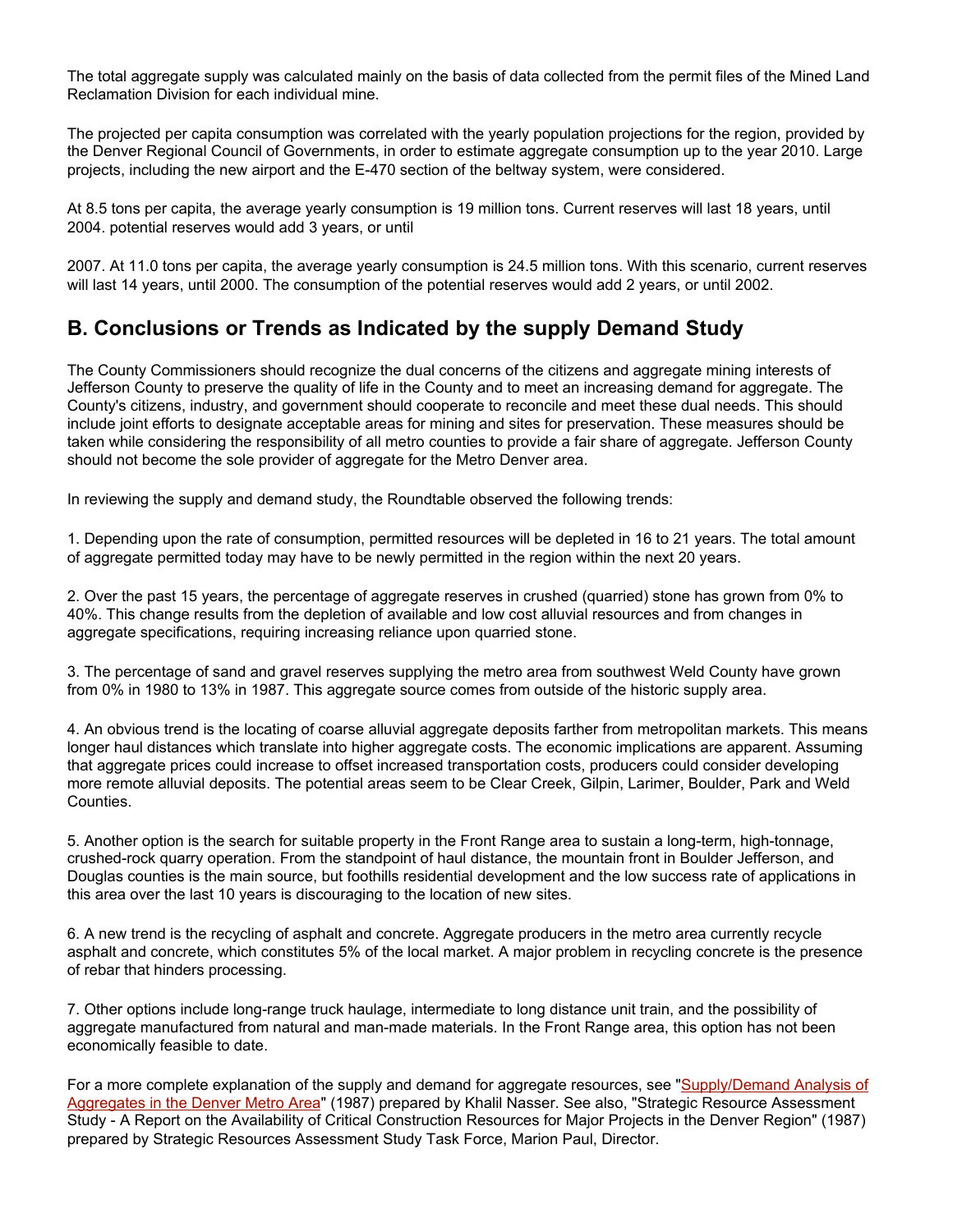# **IV. RECOMMENDATIONS ON PUBLIC INVOLVEMENT**

Early communications between parties are especially important in pre hearing negotiations.

The Roundtable recommends that the County Commissioners and the Planning Commission adopt procedures in the pre-hearing and hearing process that promote interaction with the applicant and the community. The objective of this process is to foster effective two-way communication between the applicant and the community, prior to a formal decision on the application by the County Commissioners.

The recommended procedure for an aggregate mining proposal calls for the following steps: 1) Filing of a Notification of Intent to Apply by an applicant and appointment of ombudsperson; 2) Informal meetings between the applicant, the County, and concerned citizens; 3) Planning Commission review including, if necessary, technical analysis by an objective panel, and; 4) Formal hearing conducted by the County Commissioners. See Figure I for an overview of the proposed process and timeline.

#### **A. Notification of Intent to Apply**

The applicant will notify the County Planning Department of its intent to file a formal permit application. At the time this notification is made, the County will designate a case manager who will be responsible for that application as it moves through the process. A County designated ombudsperson will be responsible for informing the applicant and the public of the process to be followed towards a formal decision by the County Commissioners. The ombudsperson will also serve as a liaison and facilitator for the community and the applicant.

#### **B. Informal Meetings**

Informal meetings should involve citizens, the applicant, the ombudsperson and County planning staff. The first meeting should be held in a locale near the proposed aggregate mining operation. An assessment of the area near the proposed operation should be conducted by the County to determine the interested citizens who should be invited. The County should provide 30 days notice prior to the informal meetings.

The purpose of the meeting(s) is to provide the negotiating and dialogue forum that the hearing room does not. The meeting(s) should be facilitated by the ombudsperson, staffed by the County, and agendas planned collaboratively between all parties. No party would relinquish his or her right to testify, oppose, or support the application in the formal hearing process. The Board of County Commissioners should be apprised of the outcome of the pre-hearing negotiations by means of a written report prepared by the ombudsperson. The report would identify resolved and unresolved issues.

The applicant should have a conceptual and sketch plan (e.g., outline of quarry area, mining area, crusher location, etc.) at the time of the informal meetings, but should not provide a final draft plan. Notification of the informal meeting(s) should emphatically state that it is neither required nor desirable for the applicant to have a final or detailed plan. The goal of the meetings is to gain citizen input before final plans are developed by the applicant. The applicant should be required to present completed plans to the citizens prior to Planning Commission or County Commission hearings. Parties should be discouraged from using delay tactics or failure to disclose plans as a means to achieve their interests.

The period between the informal meeting and the formal application submittal could be up to 90 days to allow adequate time for the informal meetings between the applicant and citizens. If there is no need for the meetings to take 90 days, due to minimal citizen interest, the application could be submitted sooner. If the parties agree that more than 90 days is needed, then the application should be delayed.

**C. Notification Recommendations.** These recommendations apply to notification for both the informal meetings and the formal hearing process:

#### 1. Newspapers

The minimum legal requirements for newspaper publication for County Commissioner hearings must be complied with.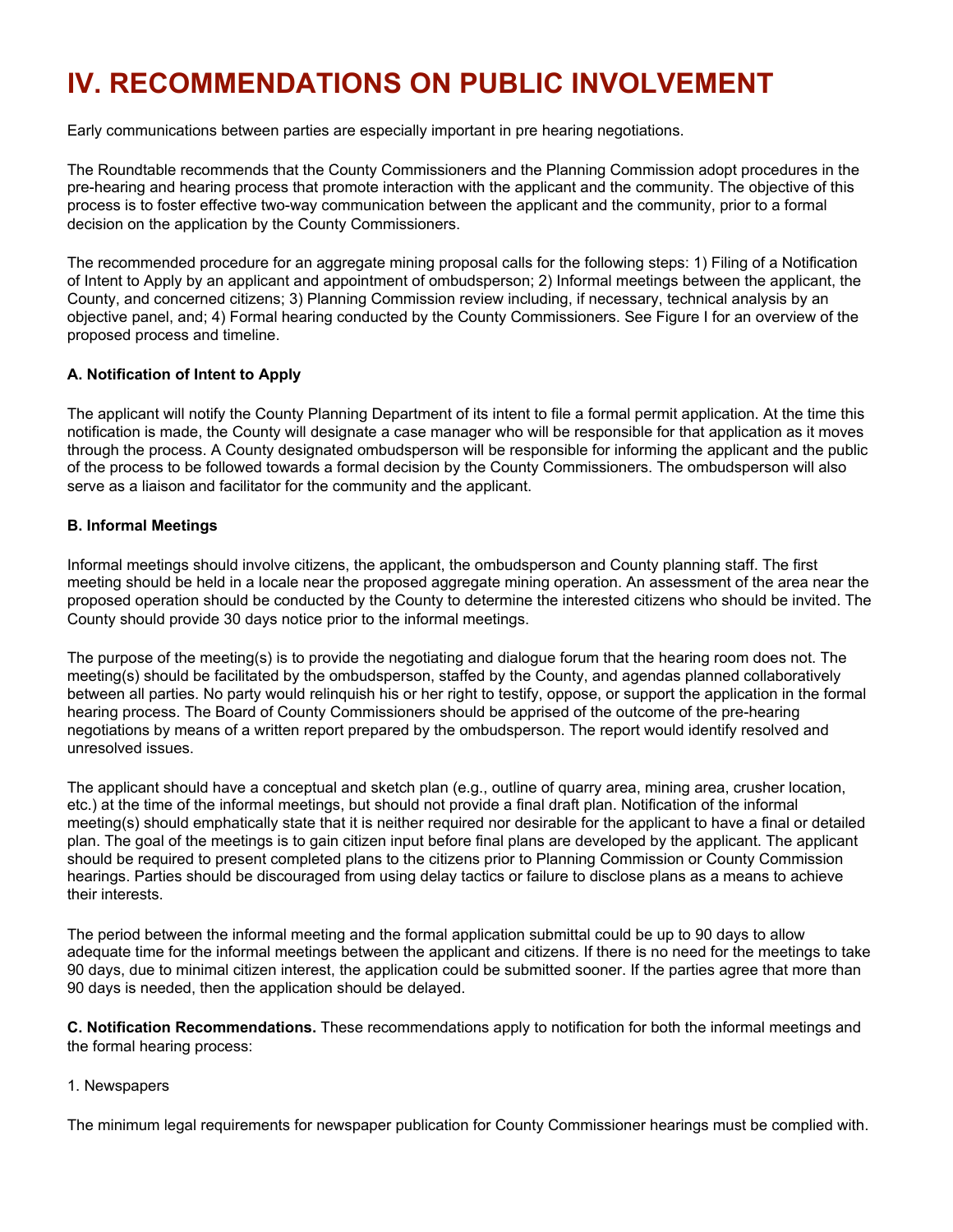Over and above the minimum legal requirements, the following should be done:

a. A formal notice should run consecutively three times. The notice should run in the legal notice and in another section of a newspaper of local circulation in the same geographic area as the proposed site. The notice should be in layman's terms and should describe the subject property in terms easily understood, not a metes and bounds legal description, and should be accompanied by an index map. County Commissioners should direct Planning Staff to prepare standards for maps. The notice should contain the case number and name and phone number of the ombudsperson to contact for more information.

2. Property Owner/Interested Parties Recommendations An executive summary should be mailed to citizens, and referral packages mailed to appropriate agencies within two weeks of the filing of the formal zoning application. On request, a full referral package may be reviewed by any interested parties at the County.

Referral packages should be mailed to those homeowners associations, public libraries, and individuals who are listed on the homeowner's registry in the area of interest maintained by the Planning Department. Each person and association on the registry has identified a geographic area of interest. For those areas where there is no organized homeowners group, other community organizations, such as the Grange or volunteer fire departments, should be identified and contacted by the County Planning Department. The County Planning Department can set a limit to the number of packets to be reproduced by the applicants.

The County should consider subscription mailings of Planning Commission and County Commissioner agendas to anyone who wants them for an annual rate (\$10 or \$15), similar to the subscription mailing of agendas by the Colorado Mined Land Reclamation Board.

The applicant should identify all adjacent property owners based on the County Assessor 5 records on the date of application.

The County should notify by mail, all property owners adjacent to the proposed mining site (properties with contiguous boundaries, including public rights-of-way).

The County may also initiate additional notices after assessing the area in which interested citizens live. It is not appropriate to predefine a set radius within which to notify people, because each locale will be unique regarding the location of potentially affected citizens.

Should the County staff identify interested parties that are not included in the previous recommendations, they too should receive a notification of the application.

#### 3. Posting Recommendations

Signs should be posted 15 days in advance of the first informal meeting and at least 30 days prior to the first Planning Commission hearing, not the current 7 to 10 days.

Signs should be posted by the applicant in consultation with the Planning Staff and public representatives on the property and along any public access roads.

Directional signs should be posted at heavily traveled roads or intersections near the proposed mining site.

Signs should be color coded to clearly distinguish informal meetings, Planning Commission hearings, and County Commissioner hearings.

The County should notify mining applicants of proposed developments adjacent to or near proposed sites which could be impacted by or could impact on quarry operations.

#### **D. Planning Commission Process**

Planning Commission hearings which follow the initial session, should also be as interactive as possible. The Planning Commission should enter into dialogues and discussions in its public hearing to allow modification of the applications.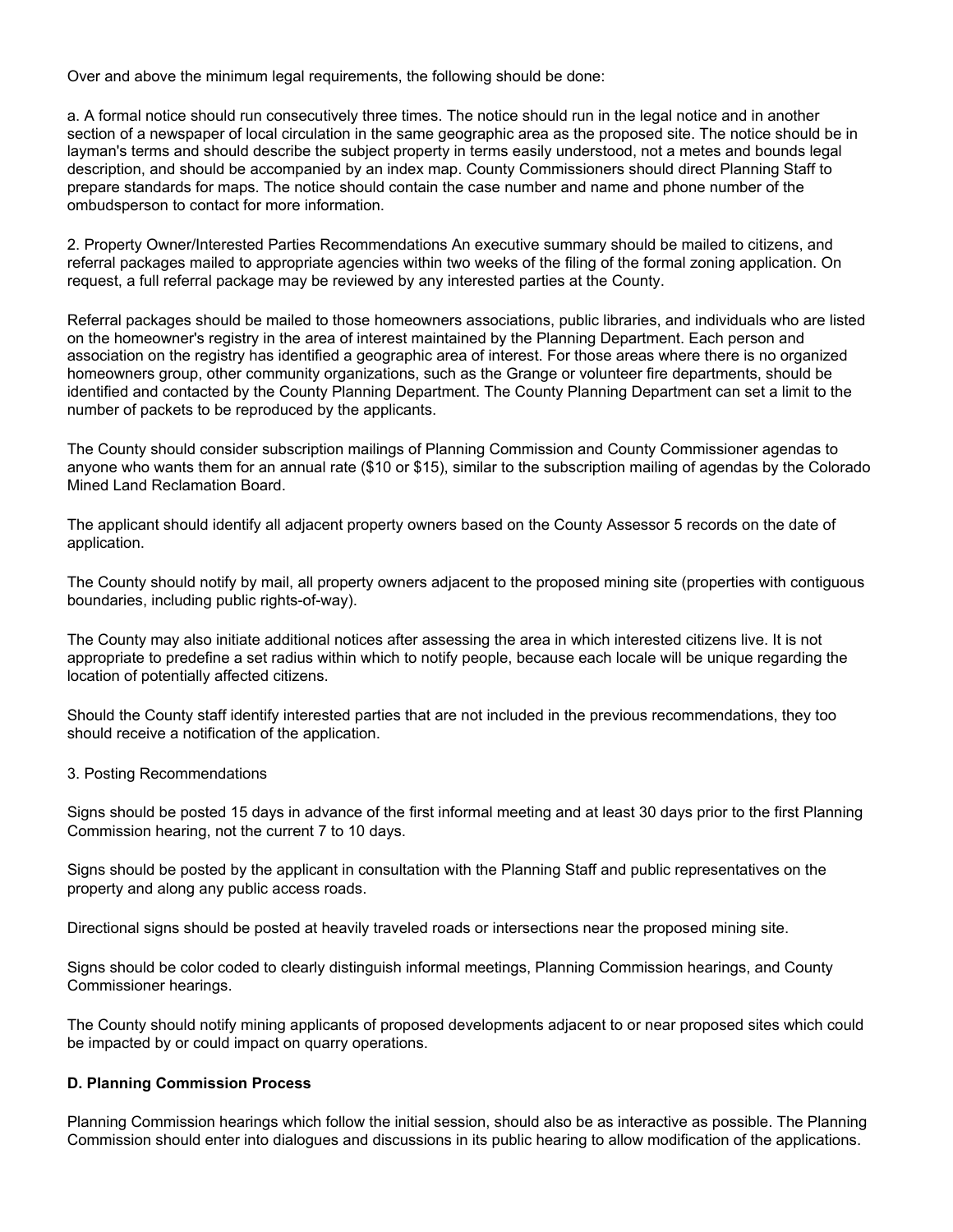The Planning Commission should have information workshops and field trips with applicants, citizens, and staff. The Planning Commission should discuss the plans for a proposed mining operation and send their observations and recommendations, in written form, to the County Commissioners. If the Planning Commission needs a technical briefing on a certain issue, they should do it in a workshop environment. If there is conflict over one or more technical issues, the Planning Commission should establish a technical review team. The team should be neutral and objective, its membership should be acceptable to all parties (county, citizens, and applicant), and it should be composed of experts on the issues in question. The technical review team will assist the Planning Commissioners in developing recommendations for the County Commissioners. The Roundtable urges the County Commissioners to also refer technical issues to this neutral review team.

#### **FIGURE I. PROCEDURES AND TIMELINES**



# **V. MONITORING AND ENFORCEMENT**

# **A. Goal**

To establish useful procedures and baselines to assist all parties in evaluating the impact of mining activities and to ensure that regulations and standards are complied with through adequate and consistent enforcement actions.

## **B. Overview of the Topic**

This section deals with generic procedures for monitoring and enforcement of County policies and regulations that affect aggregate mining. Monitoring and enforcement of environmental and regulatory compliance aspects of a mining operation are major concerns for citizens, industry, and the County government. There is a need for greater credibility in this area through establishment of policies and procedures which involve citizens, so that they fully understand what monitoring requirements are in place and how compliance with regulations and standards will be enforced.

Industry is concerned about the monitoring and enforcement issues of cost, time, and standards. If monitoring is required, the standards should be clear, easily measured, and the process should be cost-effective in terms of personnel and equipment. Industry is also concerned about the potential for excessively punitive enforcement measures and equal treatment of public and private operators.

County staff have been concerned about monitoring and enforcement because of their desire to maintain reasonable standards for mining operations in a cost-effective manner. Personnel, equipment, and budgetary limitations are a factor in County monitoring and enforcement.

The Roundtable identified nine potential areas for monitoring and enforcement.

- 1. Air pollution (dust)
- 2. Water quantity and quality
- 3. Noise pollution operations and transportation
- 4. Blasting
- 5. Truck traffic
- 6. Reclamation
- 7. Impacts on wildlife and vegetation
- 8. Impacts on historic, archaeological and paleontological sites
- 9. Impacts on property values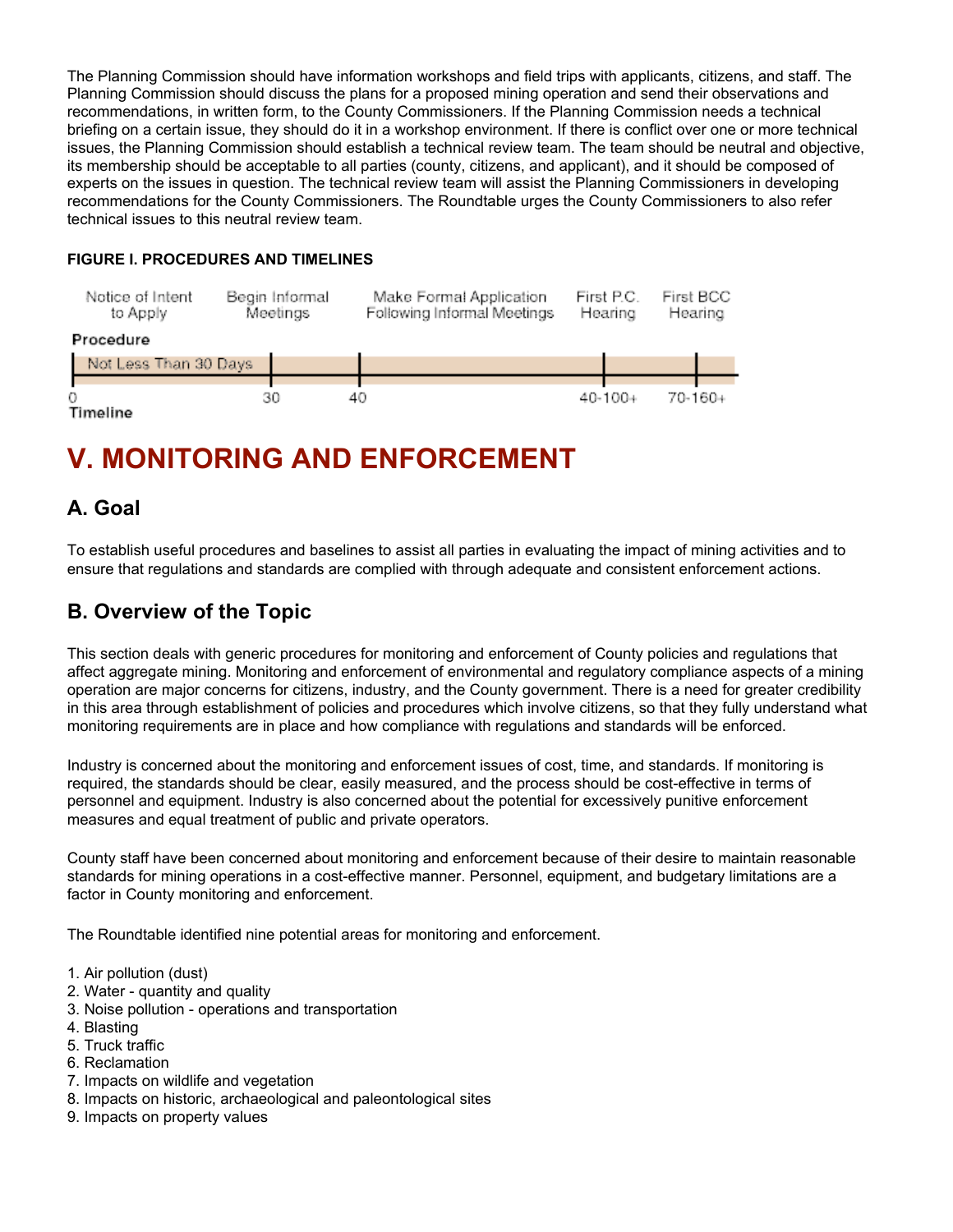# **C. Regulated Environmental Areas**

| <b>Area Regulated</b> | <b>Mandatory Monitoring</b>        | <b>Responsible Enforcement Authority</b> |
|-----------------------|------------------------------------|------------------------------------------|
|                       |                                    |                                          |
| Air                   | <b>Annual Inspection</b>           | County and State Health Dept.            |
|                       |                                    |                                          |
| <b>Water Quality</b>  | Every 30 days                      | State Health, Dept. & EPA                |
|                       |                                    |                                          |
| <b>Water Quantity</b> | N <sub>o</sub>                     | State Eng. - Courts                      |
|                       |                                    |                                          |
| <b>Noise</b>          | N <sub>o</sub>                     | Local & State Standards                  |
|                       |                                    |                                          |
| <b>Blasting</b>       | N <sub>o</sub>                     | Local - County                           |
|                       |                                    |                                          |
| <b>Truck Traffic</b>  | N <sub>o</sub>                     | Local - City - County - State            |
|                       |                                    |                                          |
| Reclamation           | <b>Upon Request Annual Reports</b> | <b>State MLRB</b>                        |

# **D. Monitoring Recommendations**

1. There must be effective monitoring of potential areas of impact, as identified through pre-hearing negotiations and the hearing process. Associated with the monitoring process must be an efficient and timely enforcement process.

2. The public has expressed concerns about the life of a project and its inability to affect the standards of operation of a given project once approved. Periodic performance review through a public hearing process should occur. This procedure would allow an approved project to be subject to modifications and changes in its method of operation as the need arose. Additionally, a phased approval process, that requires compliance with defined standards and procedures, could be utilized before a project could move from one stage of development to the next. This approach would complement the enforcement process described above.

3. An ombudsperson should be designated to directly oversee the monitoring, compliance, and enforcement of regulations affecting aggregate mining in the County. This person should be the regular point of contact for the public, operators, and the County. The person should be proactive as well as reactive, and should work to resolve operator/community problems. The person should be on County payroll. All parties -- citizens, industry, and County - should be involved in the process of defining the job description and performance standards of the ombudsperson.

4. The County should evaluate all costs and fee structures associated with monitoring and enforcement activities, with the goal of assuring that the system is efficient, fair, and equitable.

5. The County should create an "oversight" or "advisory" board comprised of individual homeowners living in the vicinity of a proposed mine, as well as the operator and the ombudsperson. This oversight board could help to resolve company/community disagreements.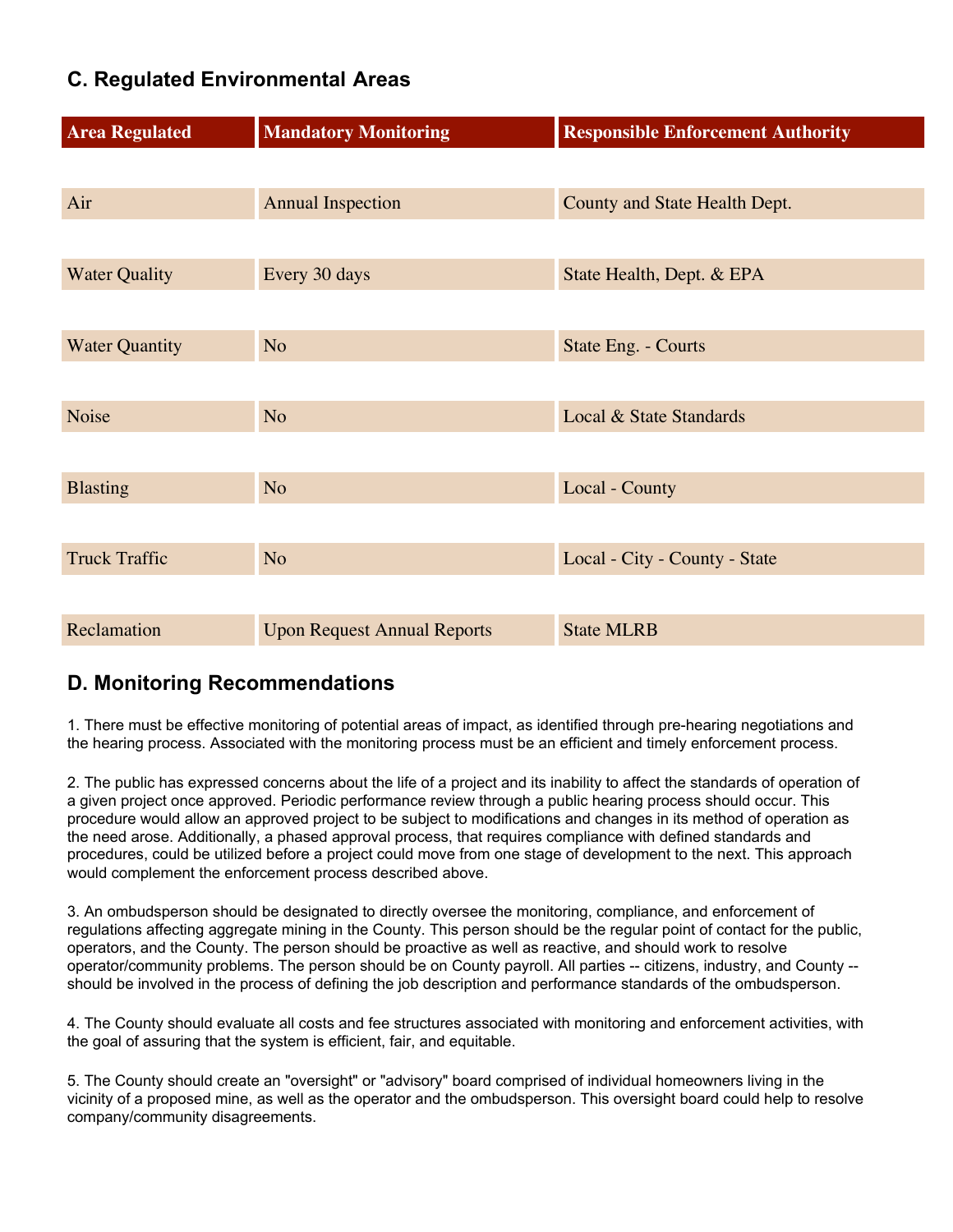6. The County should require annual monitoring reports for areas of concern identified in the pre-hearing negotiations and in the final permit. The review of this report should be administered or overseen by the County. Public notice should indicate where the public can obtain these reports.

7. The County should prepare an agency responsibility chart that details County, State, or Federal responsibility for monitoring and enforcement. The chart should designate both mail and phone contact points where complaints can be addressed and handled.

8. The County should establish a "Registry of Complaints and Violations" to identify patterns of violation. The ombudsperson should be responsible for monitoring the registry, investigating any patterns of violation, and responding to citizen complaints.

9. The County should encourage company representatives to attend neighborhood meetings where they would report on violations, give notification of what is being done, and receive feedback from the community.

10. Companies should designate a contact person who is known to the local community and can be contacted when questions or concerns arise. If possible, the community should designate a contact person who can be contacted by the company to transmit information.

# **E. Enforcement Recommendations**

1. The enforcement process should contain a positive dimension, whenever possible, so that companies are encouraged to do a good job as opposed to pursuing punitive enforcement to modify industry behavior.

2. The County should establish concise and firm conditions for operating aggregate mining operations. If the company does not comply, the County should be prepared to promptly suspend any operation because of noncompliance with the terms and conditions of approval.

3. The County should explore all available options for enforcement actions, including local ordinances and court action.

4. Shortages of funding are often cited as a reason for inadequate enforcement. In response to this problem, the County should investigate alternative sources of funding, such as fees for application and/or operation, State funds, or other creative sources of revenue.

# **VI. TOPICAL RECOMMENDATIONS**

# **A. VISUAL IMPACTS**

#### **1. Goal**

Protect the visual resource which currently exists in Jefferson County and mitigate visual impacts resulting from aggregate mining operations.

#### **2. Overview of the Topic**

The sights that surround people are an important aspect of the quality of life in a community. Maintaining and/or enhancing that quality of life by ensuring that land use does not adversely affect the well-being of County inhabitants is important to maintaining a sense of community.

The backdrop of the front range is a major landmark for the entire Denver Metropolitan Area. The unique landscape that characterizes different parts of Jefferson County is a valuable asset that attracts new residents and employers. Careful attention to enhancing and maintaining these natural attributes, as development occurs, can ensure a highly desirable quality of life in the county. This can be achieved by: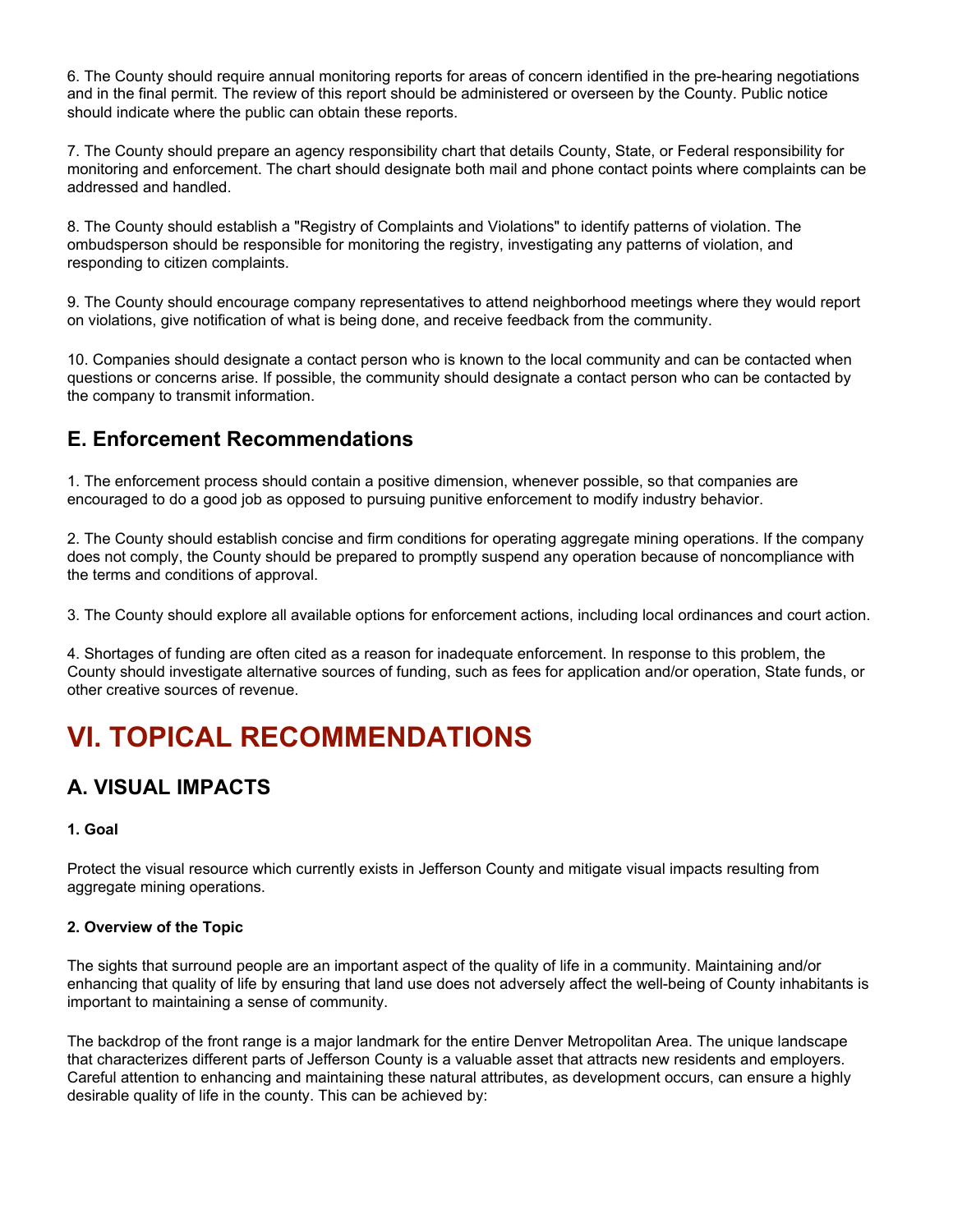- a. Maintaining the visual quality of areas valued for their views.
- b. Using the natural landscape, vegetation, and topography to hide development.
- c. Maintaining landscapes that have a unique visual quality.

#### **3. Existing Standards**

The State Mined Land Reclamation Board (MLRB) sets standards for mined land reclamation. Rule 6 in the Rules and Regulations of the Mined Land Reclamation Board sets reclamation standards. The MLRB does not have minimization of visual impacts as explicit criteria for reclamation activities. The agency's concern is reclamation during and after mining operations. The Mineral Extraction Policy plan of (MEPP) Jefferson County, specifically Goals and Policies numbers One and Fourteen, details the current County reclamation standard, which relates directly to the mitigation of visual impacts.

#### **4. Recommendations**

Landscape quality is the overall visual impression provided by the topography, vegetation, soils, sky, water, and structures of a site. Combined, these components form the landscape characteristics of visual dominance, variety, and uniqueness.

A central question regarding the visual impacts of a proposed mining operation is,"Is this a place where the threshold of visual impacts is so low, that the site is totally incompatible for mining?" Criteria to be used in answering this question include:

- a. Overall visibility of the site.
- b. Can the visual resource be: replaced, relocated or duplicated?
- c. Can impacts on the visual resource be mitigated on-site?
- d. Can the visual resource be found at alternative sites?

A second question relates to unique visual attractions in the County. The Roundtable recommends that unique visual attractions in the County be sensitively treated. Any mining plans in these areas should ensure that visibility and the sites are minimally disrupted. Unique landscapes are those where the visual attraction is unusual, such as: the hogback ridges and valleys with associated rock outcroppings, and scenic overlooks and vistas. These unique areas provide a sense of identity and pride for a community or region.

The following recommendations should be considered in order to minimize visual impacts. (Note: The notations MLRB or MEPP after a recommendation indicate that the recommendation is supported by existing State Mined Land Reclamation Board or County Mineral Extraction Plan Policies).

a. To the greatest extent possible, mines should be situated where they are not highly visible to the public (see MEPP, Goal One).

b. A very high visibility ranking is given when the view is short, the slopes are steep, it is seen by large numbers of viewers, and/or it can be viewed for a long period of time. The "eyeball hours per year," i.e., number of people who see an operation and period of time that a mining operation is visible, should be minimized.

C. Minimal amounts of vegetation should be disturbed during a mining operation to help mitigate visual impacts (see MLRB rules and regulations).

d. Phased mining and reclamation measures should be considered to mitigate visual impacts. This procedure limits the number of mined acres that are disturbed at any given time (see MLRB rules and regulations).

e. Berms, stockpiling of topsoil, trees, and other screening techniques should be utilized.

f. Texturing or differential contouring should be encouraged to break up rock faces and reduce vertical, flat walls.

g. The use of rock coloring, aging and sculpturing should be considered to help mining and reclamation have less visual impact. The use of this approach should take into account possible adverse environmental impacts.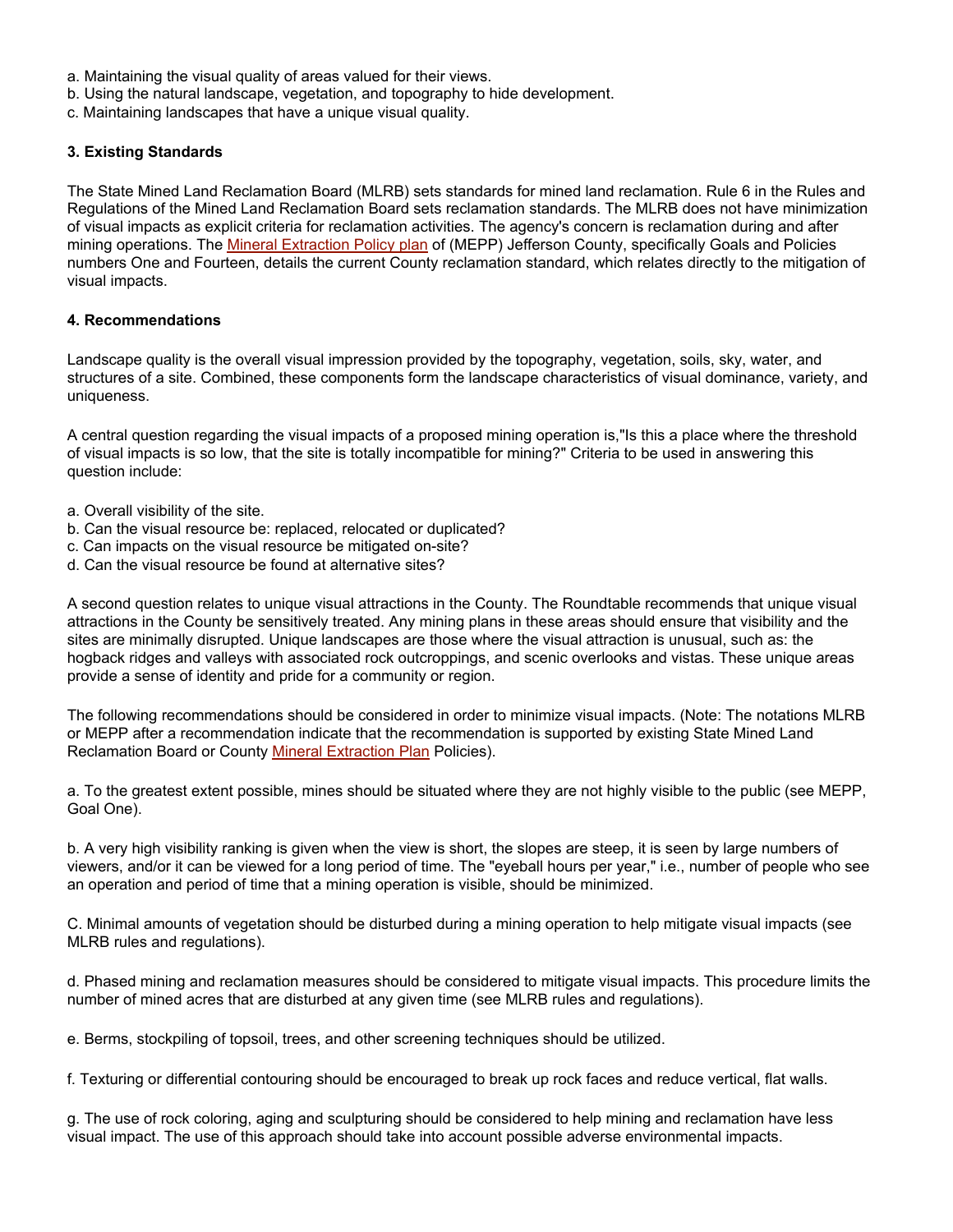h. Results of visibility mitigation should be aesthetically pleasing and in keeping with the surrounding environment.

i. Excavation in visually sensitive areas such as ridges, hilltops, and scenic areas should be minimized (MEPP).

j. Buildings and facilities should be constructed and painted to minimize their visual impact. Locating structures, machinery and equipment storage and repair areas, utility lines, access roads and driveways, fences, gates, signs, and mined-material stockpiles in visually sensitive areas such as ridges, hilltops, and scenic areas should be avoided (MEPP).

k. The location and design of structures, machinery and equipment storage and repair areas, utility lines, access roads and driveways, fences, gates, signs, and mined-material stockpiles should be sensitive to the natural color, form, and texture of the surrounding area (MEPP).

l. The excavated portion of the mine sites, structures, machinery and equipment storage and repair areas, utility lines, access roads and driveways, and mined material stockpiles should be screened from view or camouflaged by methods to include, but not to be limited to, the following (MEPP):

(1) Existing and/or replanted vegetation;

(2) Existing landforms and/or artificially created landforms.

m. The glare from welding and night lighting of the mine site should not intrude on the privacy of neighboring residences (MEPP).

n. Avoid, if technically possible, high wall configurations in areas of high visibility.

# **B. AIR QUALITY**

#### **1. Goal**

Minimize impacts on air quality due to aggregate mining operations in the County.

#### **2. Overview of the Topic**

Air quality is a concern to all the residents of Jefferson County. The Roundtable participants want to assure that air quality does not decline or Changes only within acceptable and allowable standards, as a result of aggregate mining operations.

Many air quality problems related to aggregate mining are the result of misconceptions and confusion. The public is not clear what the standards are, who does the monitoring and where to go to register a complaint.

Citizens want accountability and responsiveness. Citizens generally go to their county government to redress their complaints.

Currently, the County has neither the time, finances, nor staff to duplicate the State Health Department's regulations, monitoring procedures, or enforcement role. There needs to be a balance of expenditures (and thus, taxes) for regulation, with the level of monitoring and standards that are desirable.

#### **3. Existing Standards/Regulations**

The air quality program in the State of Colorado is administered by the Colorado Department of Health, which is responsible for implementing and enforcing the requirements of the National Clean Air Act through enabling legislation passed into law by the State of Colorado. The State Health Department is the lead agency responsible for permitting and enforcement at the state and local level.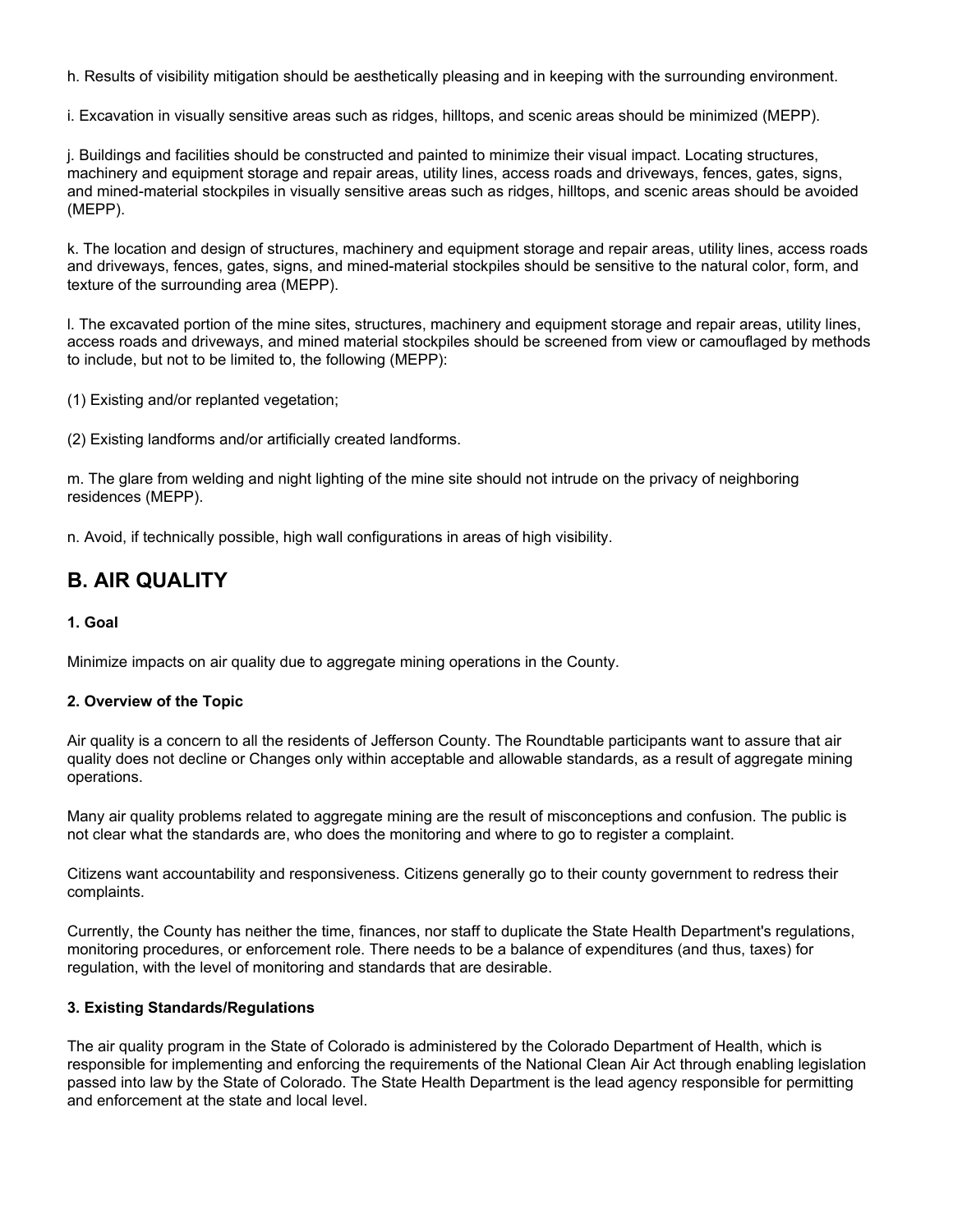Tables One and Two in Appendix Three provide a brief summary The Chronology of Federal Legislation to control air pollution and National Ambient Air Quality Standards.

The EPA is currently developing new clean air standards, the Respirable Particulate Standards. These guidelines will focus on standards for human inhalation of particulates and other pollutants.

The County does not have its own air standards, but it does monitor air quality. The County submits air quality monitoring data to the State and enforces air quality standards for the State. A mining applicant must have an emission control plan that is approved by the State Health Department, which may be obtained before or after the permitting process.

#### **4. Monitoring**

Jefferson County air is monitored by the County Health Department. Monitoring air quality for particulates (dust) has historically relied on the hi-vol sampler which is essentially a vacuum with a filter over the inlet end to collect airborne suspended particulates.

A second way to assess particulate matter in the air would require the services of a trained person certified by the County Department of Health to measure opacity. This process requires a trained "smoke reader." Opacity is used for monitoring and enforcement in Colorado.

Monitoring is generally not required on specific mine permits and is not common in the County after operations begin. The Commissioners have mandated monitoring in one case.

The State Health Department conducts an annual inspection of mines and assesses the pollution emission from mines and plants. Other inspections by the State are complaint-driven occurring only when a private party initiates some action.

#### **5.. Mitigation Techniques**

Mitigation techniques for dust emissions from mining and processing range from spraying water on the dust source to using state-of-the-art dust collectors. The methods used are usually determined by the sources to be controlled. For example, dust from unpaved roads which causes about 95% of all dust problems, can be controlled by watering, oiling, paving or using crusting agents which when, mixed with water and sprayed on the road surface, dry to form a hard surface. On the processing side, a number of control technologies are available, including: wet suppression, fabric collectors, mechanical collectors, and scrubbers. These methods, used alone or in combination, have proven to be effective in controlling dust emissions from mining operations.

#### **6. Enforcement**

The County initiates enforcement when there has been a complaint and/or when high-wind velocity appears to be the cause of the pollution. Enforcement has historically been performed at the local level by the County Health Department. Activities which create emissions must be permitted by the State Health Department. To get a permit the applicant must have an emission control plan approved by the State Health Department. Once a permit has been is sued, the County Health Department conducts annual inspections of the permitted facility as well as responding to possible violations and/or complaints.

#### **7. Recommendations**

The Roundtable recommends the following procedures for assessing and monitoring a proposed projects impact on air quality:

a. When a project is proposed, the ambient (existing) air quality at the property line of the proposed location should be measured. These measurements should be made upwind and downwind of the proposed site and should be conducted during periods of diverse wind conditions. The measurements should be conducted by a qualified party and should meet accepted State and Federal procedures and standards.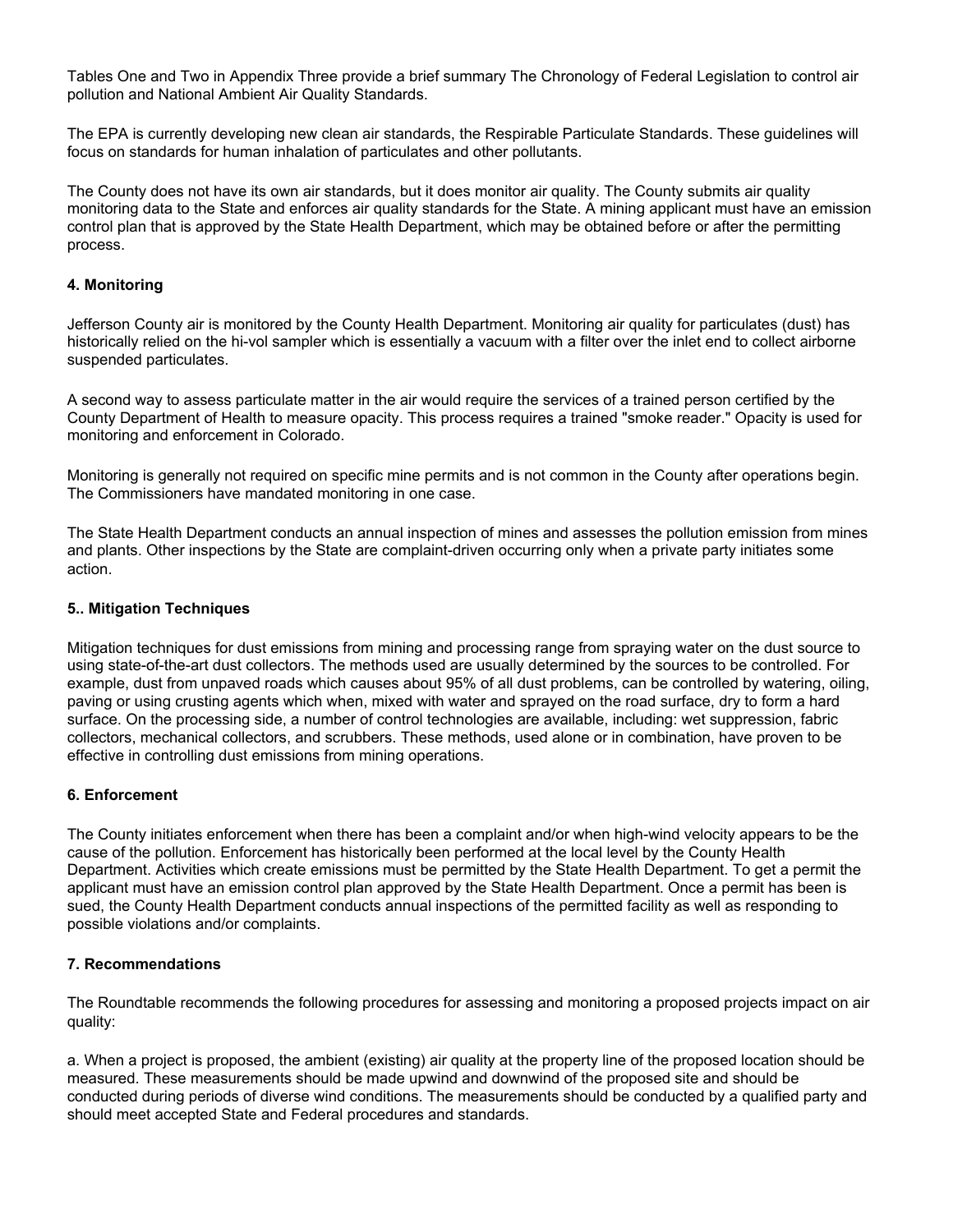b. The applicant should be required to state whether the proposed operation will impact ambient air quality from a preoperation levels as measured at the property line.

c. In situations where the air quality may be impacted by the proposed aggregate mining operation, an attempt should be made by all parties involved to negotiate an agreement on acceptable impacts. The parties should take into consideration the criteria and concerns listed above. Mitigation measures listed above may also be used to reduce air pollution. The negotiation process should examine the unique nature of the specific site. Variables for consideration include:

- (1) Proximity of proposed operation to population centers;
- (2) Current air quality/potential degradation;
- (3) Density of housing/population high or low;
- (4) Pristine environments;
- (5) Air currents/patterns frequency, prevailing winds, shifts;
- (6) Size of operation longevity quantity of release;
- (7) People/neighborhood impacts (dust, visibility).

d. In those situations where an agreement cannot be reached, the citizens and applicant should present the County Commissioners with a narrowed range of options for the Commission's consideration and decision-making.

e. Monitoring and enforcement were noted as extremely important issues. A complaint-driven approach is only one way to handle monitoring and enforcement, and other approaches should be considered. The burden should not be on the community, though community monitoring committees may be one aspect of a program. The County a should be responsible for ensuring that credible monitoring takes place. Monitoring should occur:

(1) At the premining stage to establish baseline/ambient air quality levels;

(2) During initial startup of a new mining operation;

(3) Periodically at the property line of the operation;

(4) During significant changes in the existing operation.

# **C. NOISE**

#### **1. Goal**

Maintain acceptable levels of noise in urban, residential, rural, mountain and commercial areas. a

#### **2. Overview of the Topic**

Citizens have often been concerned about noise impacts of potential and/or actual mining operations. Four dimensions of noise are important in determining subjective response:

- a. The intensity level of the sound.;
- b. The frequency spectrum of the sound;
- c. The time-varying character of the sound;
- d. The duration of the sound.

The effects of noise on people can be listed in three general categories:

- a. Subjective effects of annoyance, nuisance, stress, dissatisfaction;
- b. interference with activities such as speech, sleep, learning;
- c. Physiological effects such as startle or hearing loss.

The sound levels associated with environmental noise, in almost every case, produce effects only in the first two categories. Mining activities may also increase the noise. Unfortunately, there is as yet no completely satisfactory measure of the subjective effects of noise, or of the corresponding reactions of annoyance and dissatisfaction. This is primarily because of the wide variation in individual thresholds of annoyance, and habituation to noise over differing individual past experiences with noise.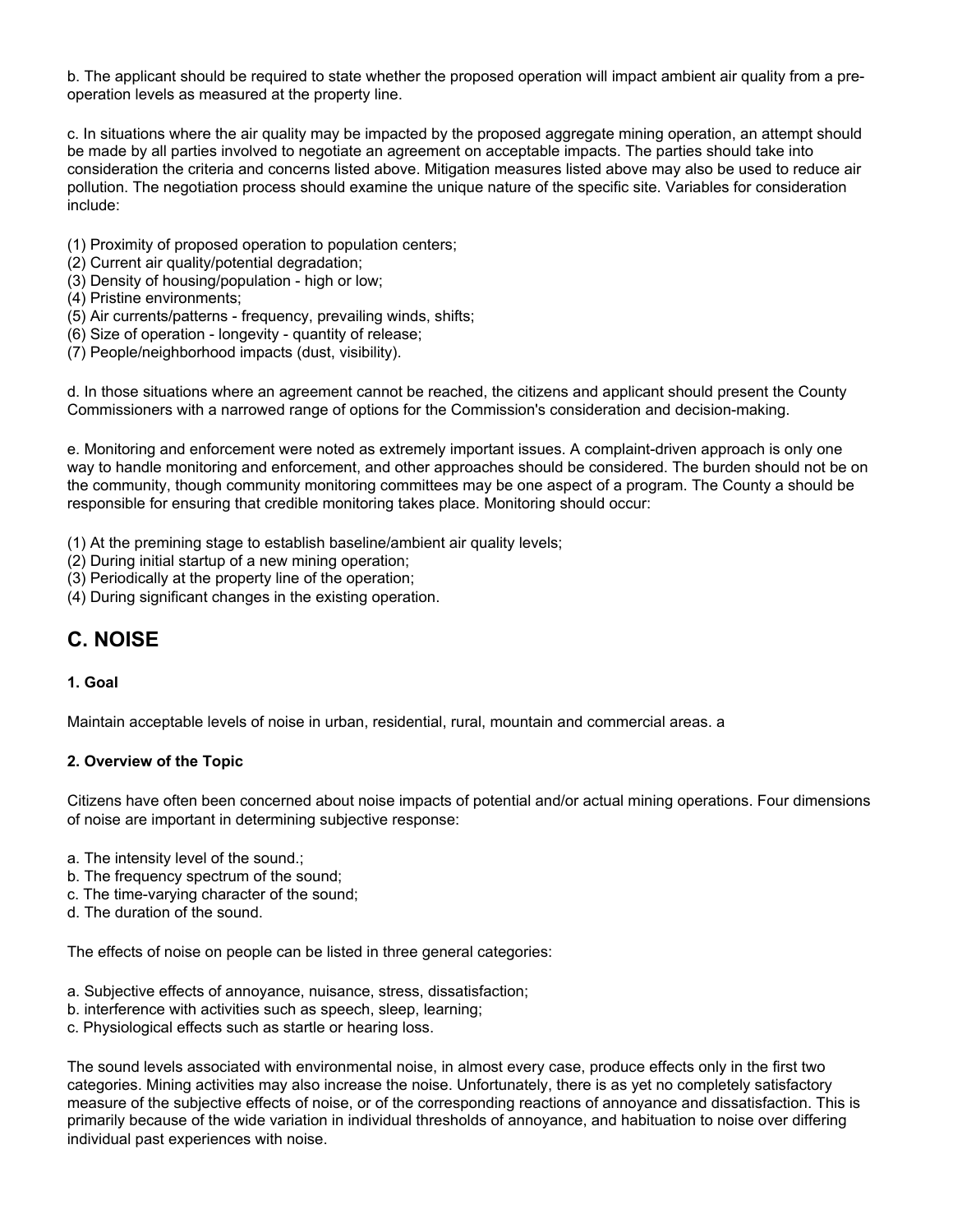An important parameter in determining a person 5 subjective reaction to a new noise is the existing noise environment to which one has adapted: the so-called 'ambient" noise. Ambient sources do not have single, identifiable origins. They are accumulations of noises that act as single sounds and are sometimes referred to as background noise. In general, the more a new noise exceeds the previously existing ambient, the less acceptable the new noise will be judged by the hearers.

#### **3. Existing Standards**

The Noise Abatement Act of the State of Colorado, Article 12, Title 25, specifies permissible noise levels for specific land uses, including urban areas (See Appendix 4).

#### **4. possible Mitigation Measures**

There are a variety of ways to regulate and mitigate impacts of noise. Possibilities include:

- a. Regulate hours of mining operation;
- b. Utilize equipment with low noise emissions;
- c. Locate stockpiles to form sound buffers;
- d. Construct berms to act as sound buffers;
- e. Utilize alternate means of transportation, i.e. field conveyors;
- f. Rubberize surfaces in the plant;
- g. Enclose equipment;
- h. Utilize alternatives to back-up alarms on equipment;
- i. Limit the proximity of mining operations to residential development or commercial areas;
- j. Move operation out of line of sight;
- k. Limit operation when wind speed and direction is unfavorable for operation and produces excess noise.

#### **5. Permitting/Monitoring Measures**

The Roundtable recommends the following procedure for assessing and monitoring noise impacts of a proposed project:

a. When a project is proposed, the ambient noise level at appropriate points on the property line should be measured. Measurement should include an assessment of daytime and nighttime noise, if extended hours of mining operations are proposed.

b. The applicant may consider taking citizens to similar mining operations in other locations to take measurements and determine whether the projected noise levels are acceptable.

c. Citizens, the applicant, and the County Planning Staff should attempt to negotiate an agreement on permissible levels. Mitigation measures listed above may be used to reduce noise pollution. The negotiation process should examine the individual characteristics of the specific site.

d. In those situations where an agreement on acceptable noise standards cannot be reached, the citizens and applicant should present the County Commissioners with a narrowed range of options for the Commission's consideration and decision-making.

e. Options to back-up beepers, such as alarms that regulate their volume or light intensity, should be considered when approved by MSHA.

f. Monitoring and enforcement provisions are extremely important. A complaint-driven approach is only one way to handle monitoring and enforcement, and other approaches should be considered. The burden to monitor should not primarily be on the community, though community monitoring committees may be one aspect of a program. The County should be responsible for ensuring that credible monitoring takes place at the following times:

- (1) At the pre-mining stage to establish baseline/ambient noise levels;
- (2) During initial start-up of new mining operation;
- (3) Periodically at the property line of the operation;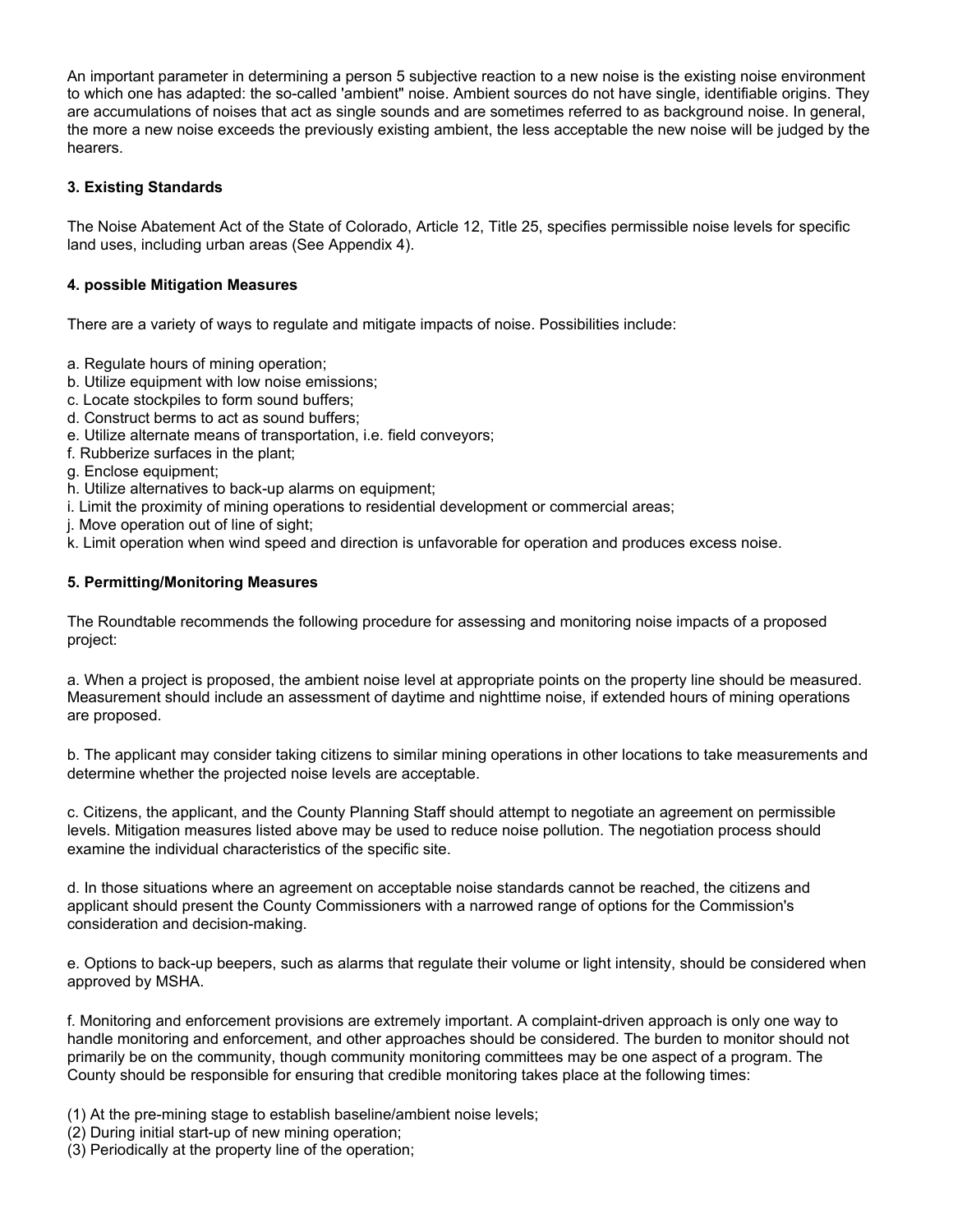(4) During significant changes in the existing operation;

(5) At times of high wind speed and adverse wind direction.

# **D. WATER QUALITY AND QUANTITY**

#### **1. Goal**

To assure that aggregate mining activities minimize negative effects to water quality or quantity.

#### **2. Overview of the Topic**

A decline in water quality or quantity is considered by citizens to be a very serious, potential impact of aggregate mining nactivities.

Wells are registered and/or adjudicated by governmental bodies. Registration logs show where a well is located. Adjudication apportions a certain amount of water to a consumer, and is conducted before a District Water Court. Most newer wells are registered, but many old Ones are not. Wells built for commercial or agricultural purposes generally require augmentation or adjudication and place the owner on a list that designates priority rights over water use.

Potentially impacted wells should be measured for quantity, flow, and quality prior to any mining operation to obtain baseline data to assist in determining possible impacts of aggregate mining.

Many companies have a history of mitigating potential or actual impacts on water wells of residences adjacent to or near mining operations. Mitigation measures have included connecting affected properties to local water systems, trucking in water, drilling new wells, or refurbishing old ones.

If a citizen has a decline of water quality or quantity in his or her well, or changes in the water table result in a decrease of water and subsequent damage, he or she does not want to have to go through or pay for an expensive and protracted legal process to redress the grievance.

There has been a problem in the past with the presence of two or more water experts with conflicting sets of data on potential or actual impacts of mining on water resources.

#### **3. Existing Standards**

The following are Federal, State and County standards that guide decisions on water quality and quantity:

- a. Stream Classifications
- (1) Standards for total dissolved solids, temperature, Ph (acidity).
- (2) Biological oxygen demand (BOD).
- (a) Set by Water Quality Control Commission (WQCC) of State Department of Health.
- (b) Vary from stream to stream and in different reaches of same stream.
- (c) Govern National Pollution Discharge Elimination (NPDES) permits granted and monitored by WQCC and EPA.

#### b. Water Rights

- (1) Granted by District Water Courts.
- (2) Administered and monitored by State Engineer.
- (3) Civil suits are generally used to handle disputes.
- c. Groundwater Standards
- (1) Set by WQCC and EPA under National Clean Drinking Water Act.
- (2) Any degradation is controlled by State Water Pollution Act and WQCC.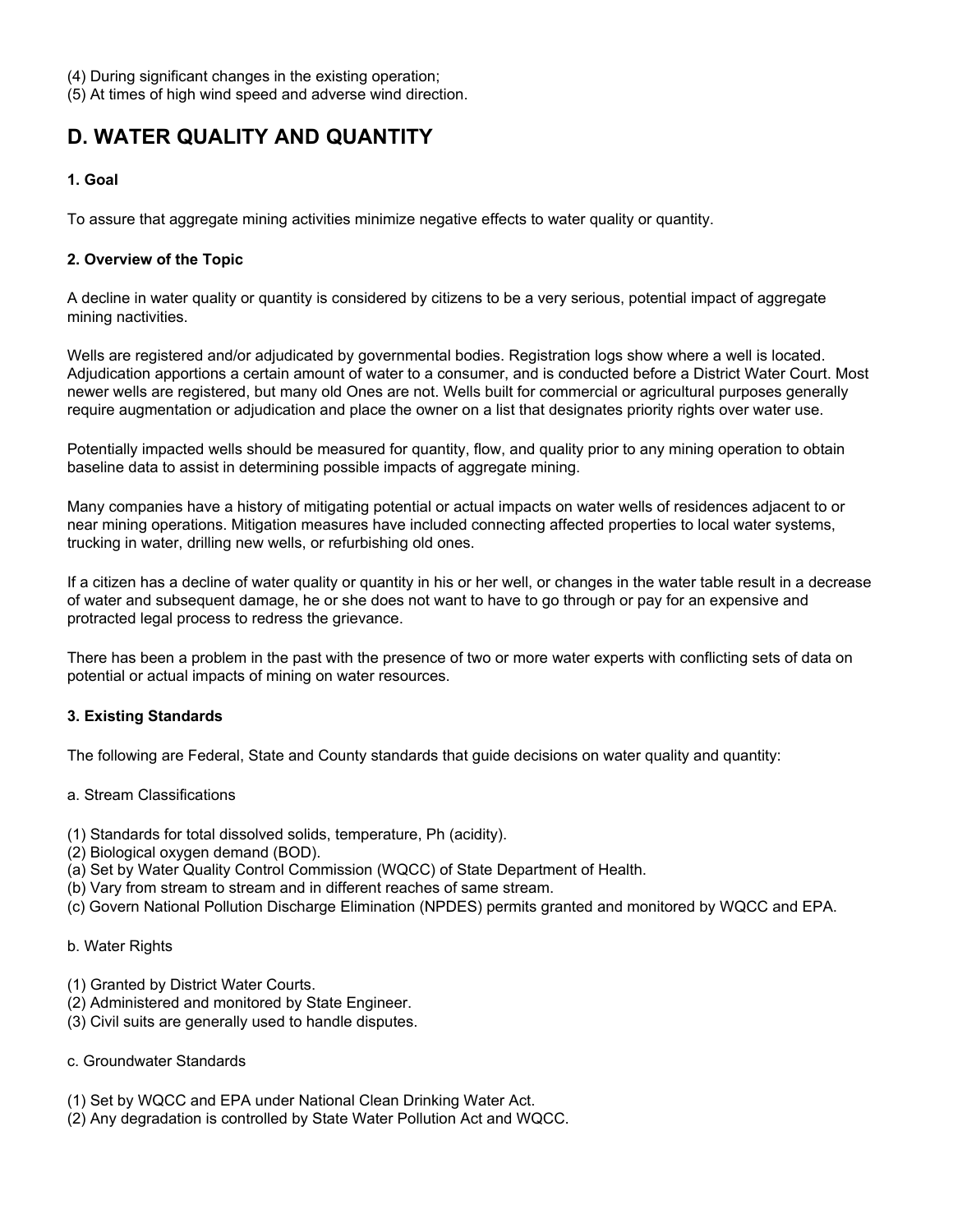- d. Dredge and Fill Permits
- (1) Issued by the Corps of Engineers 404 Dredge and Fill Permits.
- e. Mined Land Reclamation Permit Procedures
- (1) All water-related impacts are considered critical by Mined Land Reclamation Division.
- (a) Hydrologic impact evaluations;
- (b) Off-site impact evaluation.

#### **4. Surface Water**

Mining operations may impact surface waters in several ways.

They are: 1) introduction of contaminants (primarily sediment), 2) alteration of the volume of baseline flow, and 3) storm runoff impacts. Generally, construction aggregate mines have limited impact on surface waters compared to other types of mining operations. The potential impacts listed above are routinely controlled and are regulated by County policy (i.e. County drainage requirements), Colorado Department of Health regulations (i.e. National Pollutant Discharge Elimination System permit NPDES), and the U.S. Army Corps of Engineers (i.e. "404" permit for dredge and fill in stream channels or wetlands). The Colorado Mined Land Reclamation Division also regulates hydrologic impacts to surface waters.

The Roundtable recognizes that dryland gravel mining and rock quarrying tend to have lesser impacts than mining in an alluvial valley or in a stream channel. Mining in or adjacent to a perennial stream greatly increases regulatory complexity. In any case, surface waters should be protected, and off-site drainage impacts should be mitigated.

#### **5. Recommendations**

The Roundtable recommends the following procedures for assessing and monitoring a proposed project's impact on water:

a. Potential or actual impacts on water quantity and quality due to proposed mining operations should be discussed at the pre-hearing meetings between the applicant, potentially affected citizens and permitting agencies. Procedures and mitigation measures should be

negotiated prior to beginning mining operations.

b. Citizens and operators should be advised by the County and/or State Engineer of their rights and responsibilities regarding water on their properties.

All wells that may be potentially affected by mining operations should be registered with the State Water Engineer -- Colorado Division of Water Resources.

c. Potentially impacted wells should be measured and logged for quantity and quality of water by the applicant with permission from the property owner prior to the inception of mining operations. These measurements should take into consideration: seasonal production, wet/dry years, use of water by household appliances, annual history of production, age of the well, depth of the well, the lining and overall condition of the well, and any other relevant factors that might affect the well's performance. This information can then be used as baseline data from which impacts of mining can be measured.

d. If there is to be a water augmentation plan, citizens need to know when the plan is being applied for, and the terms of the plan.

e. If water is brought on-site and stored, it should be in adequate quantity to. meet worst-case safety requirements as well as day-to-day operations. The company should negotiate with the local fire district regarding number of gallons to be stored, standards for access roads so that fire equipment can be accommodated, the utilization of compatible hookups, and a fire safety plan.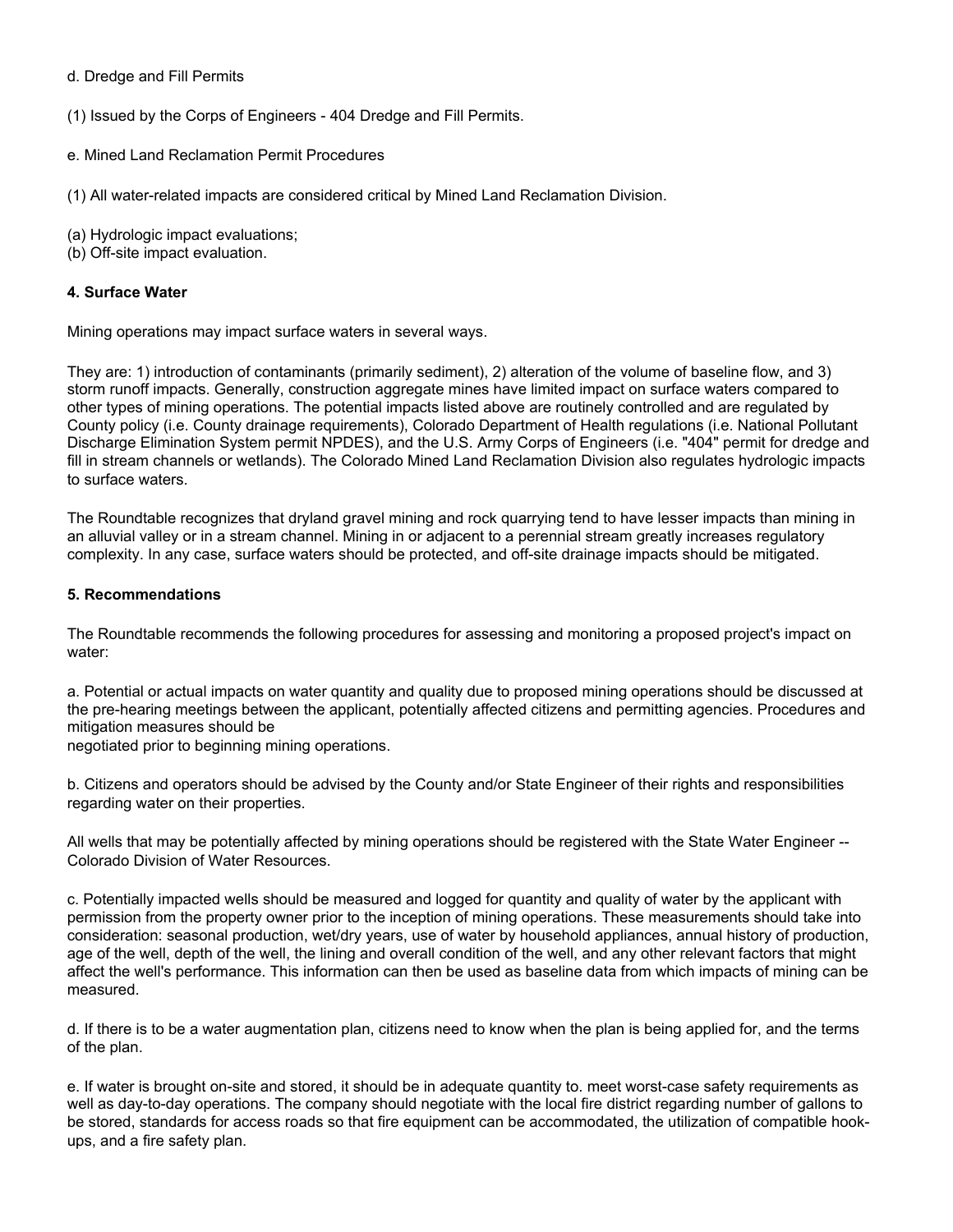f. If an applicant claims that its operation will not impact the water resources of citizens adjacent to the operation, then the applicant should be willing to make some guarantees to that effect. Guarantees by an applicant may include, but are not limited to: contingency plans, anticipatory mitigation measures, bonding or other tangible means of demonstrating good faith performance.

g. Agreements need to be made between citizens, an applicant and governmental regulatory agencies regarding who will determine if a water supply has been impacted by a mining operation, what standards and criteria will be used to make this determination, and what the time frame for the evaluation will be. These agreements need to be in place prior to the company's initiating mining operations.

h. All required permits should be obtained by the applicant prior to the initiation of mining activities. Permits may not necessarily be issued prior to zoning approval, but evidence of permit issuance should be supplied to the County before mining begins.

i. All fuel, chemicals, oil, grease, and blasting agents should be stored and maintained in such a way as to prevent accidental discharge to surface waters.

3. Sediment should be controlled by revegetation, runoff diversion ditches, sediment ponds, and other erosion and sedimentation control techniques as appropriate.

k. Stream flows should not significantly increase or decrease as a result of mining activities.

l. Provisions for controlling storm runoff and site drainage should be included in the mining application. Off-site runoff and drainage impacts should be minimized or mitigated.

# **E. WILDLIFE AND VEGETATION**

#### **1. Goal**

To minimize the impacts of aggregate mining operations on wildlife.

#### **2. Overview of the Topic**

The Roundtable recognized that it is important to distinguish between wildlife habitat that cannot be replaced, relocated, or duplicated and habitat on which impacts can be mitigated on-site or at alternative locations.

#### **3. Existing Standards**

Endangered species are protected under the Federal Endangered Species Act. Research and extensive documentation is necessary before a species can be declared endangered or threatened.

In the County, wildlife protection is primarily detailed in the County land use plan, local community plans, and indirectly through MLRB regulations. When an applicant proposes a mining operation, the MLRB asks for comments on the proposal from the Colorado Division of Wildlife. The Division of Wildlife, while it cannot prevent a permit, does have the authority to comment and thereby affect a permitting decision by MLRB.

#### **4. Recommendations**

The Roundtable recommends consideration of the following measures to mitigate impacts on wildlife:

- a. Wildlife and vegetation surveys
- (1) preapplication review preferably by the Division of Wildlife;
- (2) operational monitoring.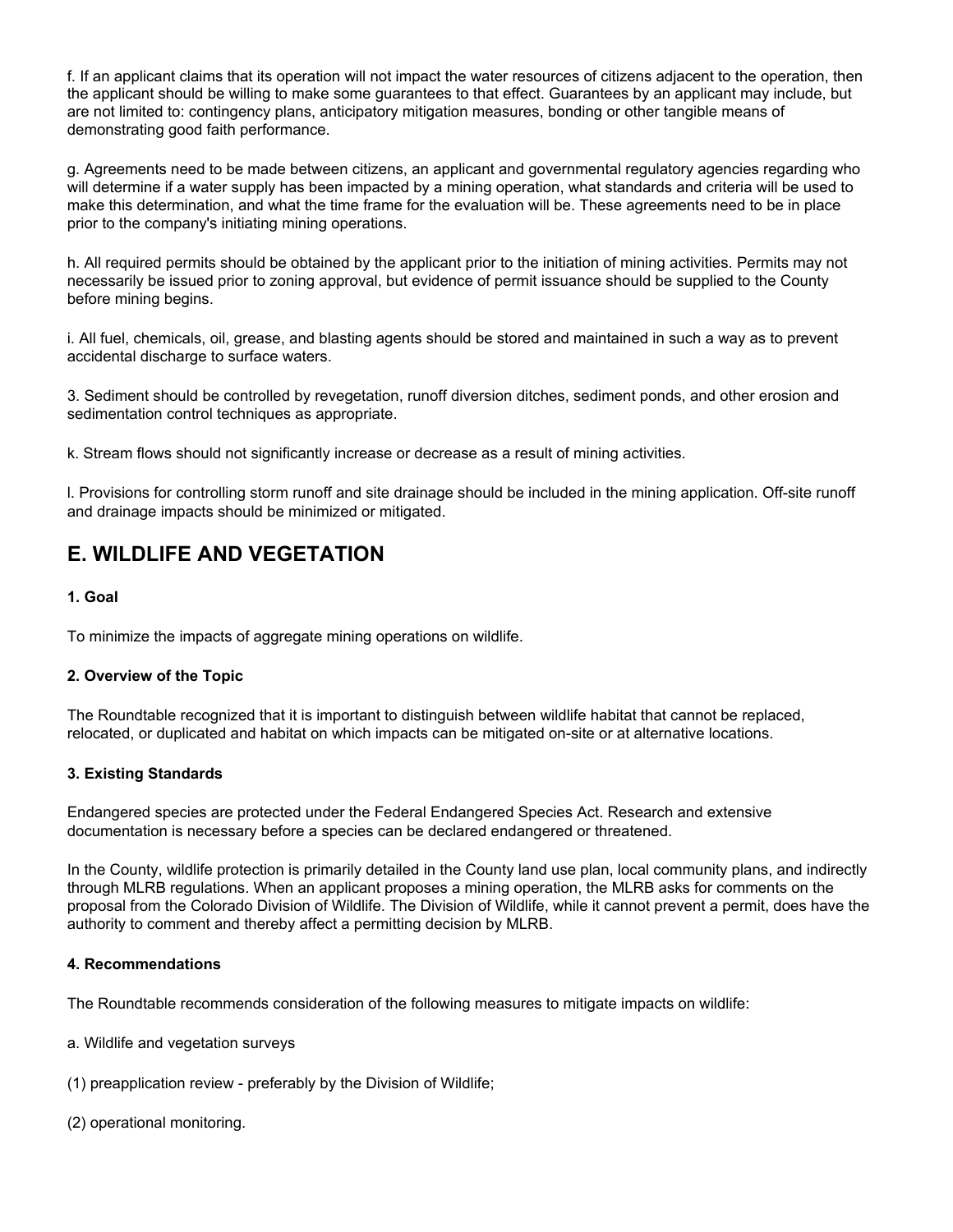b. Haulage patterns designed for minimal wildlife and vegetative disruption both on and off site.

c. Special fence designs and/or prohibitions should be considered where potential adverse effects on wildlife habitat and migratory patterns exist.

d. The possibility of offsets should be considered. The goal here is to improve nearby habitat in off-site areas to compensate for habitat loss on-site.

e. The County should recognize potential wildlife impacts and stipulate appropriate monitoring and enforcement activities.

f. The County should examine wildlife ordinances in other counties to determine whether similar measures are appropriate for Jefferson County.

g. Citizen, homeowner and mining operator surveys can be considered in monitoring wildlife impacts.

h. State Division of Wildlife and other interested group should be brought into discussions with applicants and homeowners early on in the decision-making process so that wildlife concerns can be effectively addressed in the development of an application.

# **F. ARCHAEOLOGICAL, PALEONTOLOGICAL, AND HISTORIC RESOURCES**

#### **1. Goal**

To preserve and protect unique archeological, paleontological, and historic resources from damage by aggregate mining activities.

#### **2. Overview of the Topic**

Unique archeological, paleontological, or historic resources should be evaluated and protected from disturbance by aggregate mining, when possible. It is important that everyone be sensitive to these situations, so that appropriate actions can be taken.

#### **3. Existing Standards**

There are existing State and County regulations regarding archeological, paleontological, and historic resources. Federal regulations which pertain to this topic include 43 U.S.C., 1983, Title 43, Public Lands: Interior, Part 422, Chapter 1-7. Also see Colorado-Historical Monuments CRS 24-80 501, 2.

a. Synopsis of Cultural Resource Survey Techniques A Class I is synonymous to literature review in cultural resource management programs. As that name implies the primary activities during the preparation of a Class I are examination and evaluation of existing data, including published and unpublished information about the study area, to accomplish a number of specific goals. Those objectives of a Class I Overview usually include the following:

(1) identify the number, locations, kinds, and context of cultural resources that may be encountered within the project area;

(2) the site settlement patterning of cultural resources as previously recorded;

(3) the variability of cultural resources within the project area;

(4) the potential nature, quantity, and distribution of as yet undiscovered cultural resources within the study area;

(5) the potential for cultural resources to be located by pedestrian survey and the level of intensity (either a Class II sample survey, or Class III, a 100 percent survey) at which such a survey should be conducted;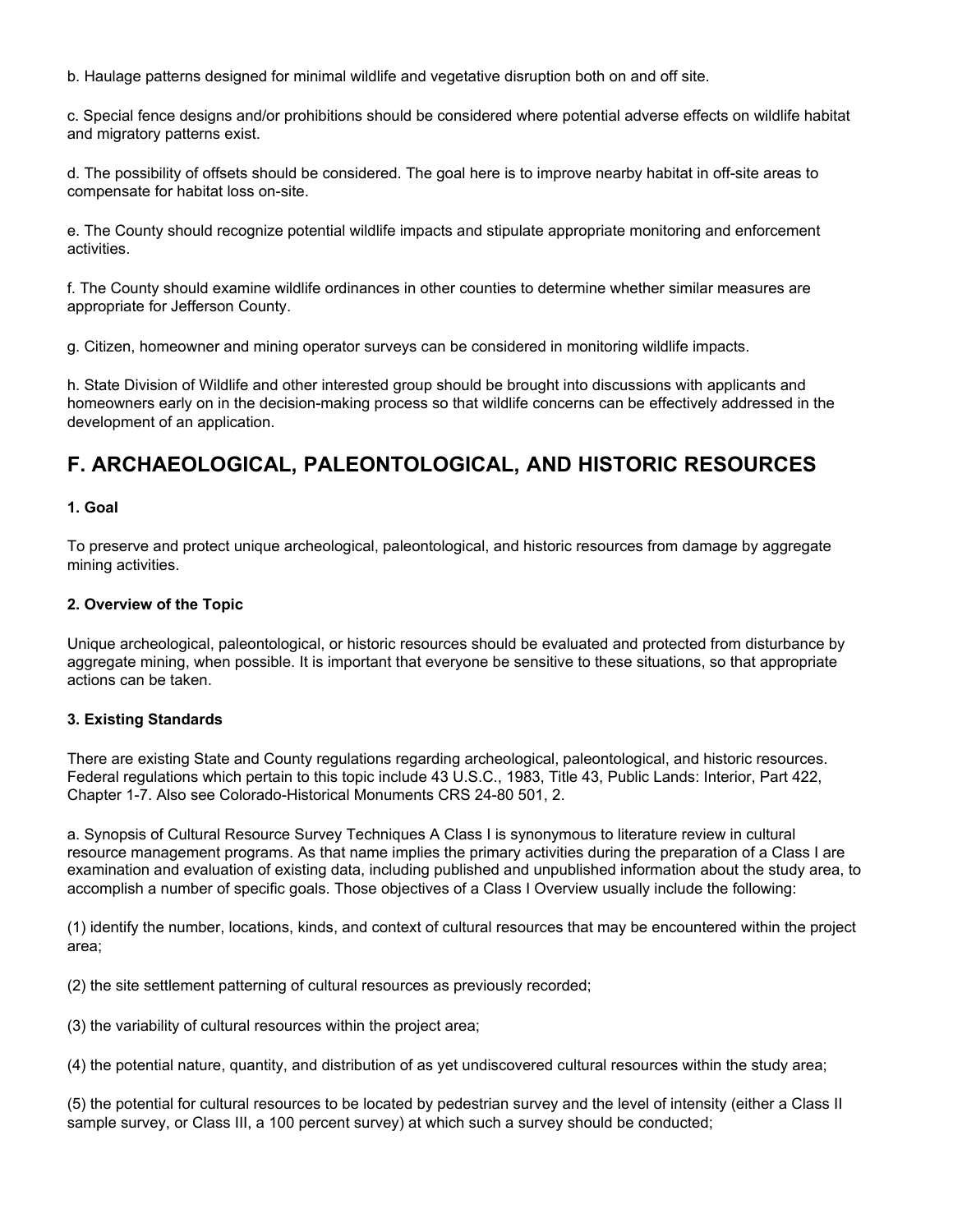(6) develop contexts for evaluation of any resources located by a Class II or Class III survey; and

(7) develop a bibliography for the study area.

The Class I can be an end in itself, or it is included as the first step in a Class II or Class III survey program.

A Class II survey, typically used when large acreages are involved, is also referred to as a sample survey. Based on the data gathered in the Class I and other factors, such as topography, any results of previous surveys near the study area, and the amount and types of previous land disturbance, the entire study area is statistically divided into areas based on their potential for cultural resources. This can be as simple as a high, medium, low ranking or as complex as division into percentile rankings. After the study area has been divided into potential zones, intensive pedestrian surveys are conducted on the parcels considered most likely to contain cultural resources. Again, this type of survey is usually reserved for the larger study areas which contain a variety of land forms and that can be divided into meaningful zones of differing potential to contain cultural resources. Both the Class II and Class III surveys require development of some, albeit frequently limited, research design before field work begins.

The Class III survey is a 100 percent pedestrian survey of a study area. This type of survey frequently is used in areas where heavy ground disturbance is contemplated in an effort to locate and evaluate all cultural resources prior to their destruction by the activity. Even in this type of effort some small parts of the study area may not be surveyed, such as very steep hillsides which traditionally do not contain cultural resources. Equally, factors such as heavy ground cover have an impact on the results and level of intensity of the survey. For example, in areas with very good ground visibility the distance between transects may be much greater than in areas with more difficult visibility. Also, cutbanks and animal burrows, if present, may be examined for indications of buried cultural material. In addition, a Class III survey may require test excavations for the purpose of evaluating the study area.

#### **4. Recommendations**

a. A pre-application survey of potential archeological, paleontological and historic sites should be conducted. This survey should include a review of records at the State Historic Preservation Office.

b. If the survey indicates that a unique resource does exist on-site, adequate opportunity should be provided for salvage by archeological or historic preservation experts.

# **G. OPEN SPACE, TOURISM, RECREATIONAL RESOURCES, AND GEOLOGIC FORMATIONS**

#### **1. Goal**

To minimize the impacts of aggregate mining on open space, tourism, recreational resources, and unique geologic formations.

#### **2. Overview of the Topic**

At times, aggregate mining activities have the potential for adverse impacts on open space, tourism, recreation or unique geologic formations. These potential impacts should be evaluated in the planning for an aggregate mining operation.

#### **3. Existing Standards**

No existing Federal or State standards address these areas. The Jefferson County Open Space Division issues policies regarding open space land.

#### **4. Recommendations**

a. Jefferson County Open Space Program should be consulted if a proposal has the potential for impact on Jefferson County Open Space Lands, or other adjoining County or City Open Space Programs.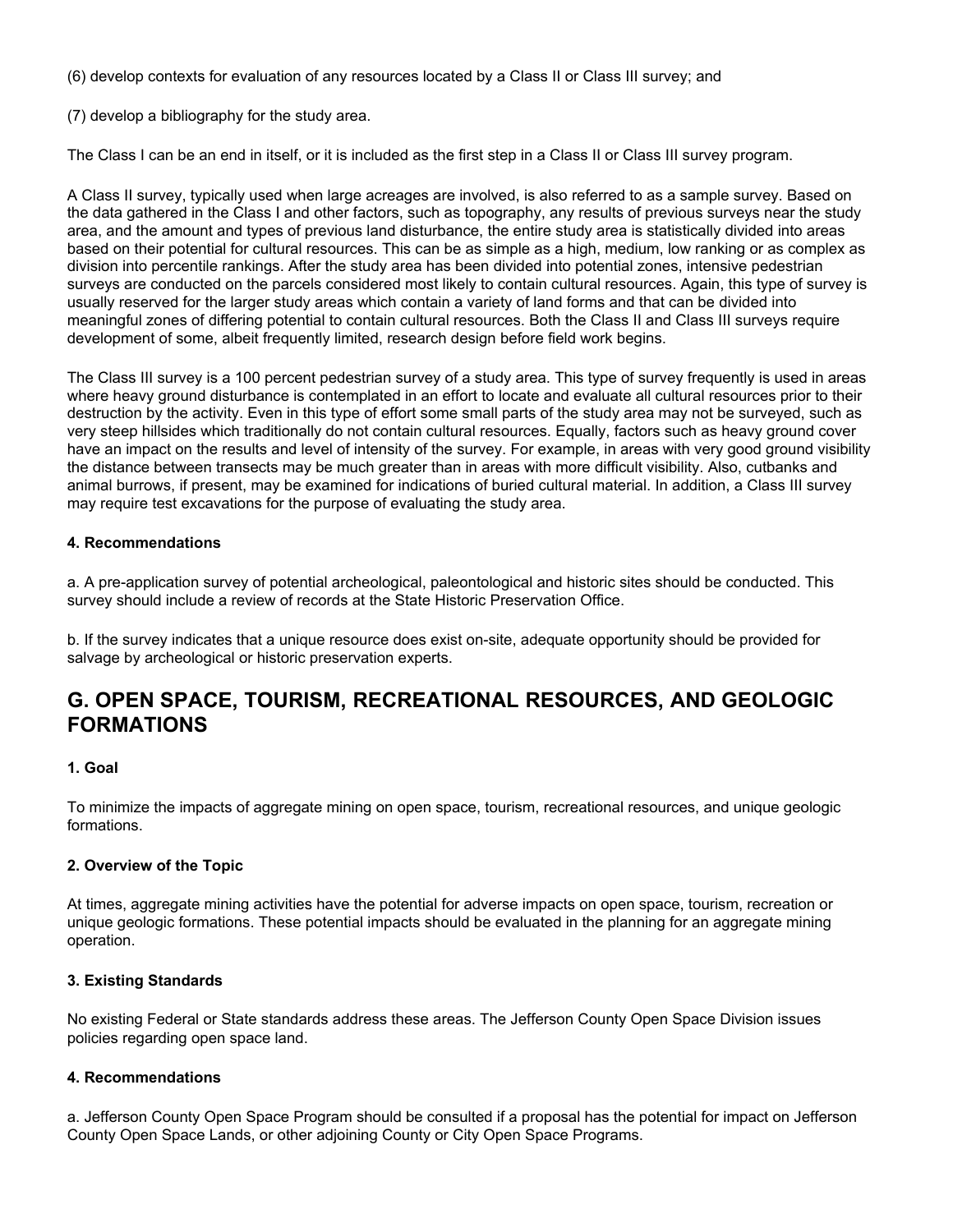b. Appropriate buffer zones from Open Space Lands should be provided for in mining plans.

c. Line of sight impacts should be evaluated.

d. Recreational and tourism implications of aggregate mining activities should be considered, and addressed by appropriate State agencies/offices.

e. Berming and other screening techniques (see visual impacts recommendations) should be utilized to minimize adverse impacts on open space recreational and tourism resources.

## **H. ON-SITE/OFFSITE HEALTH AND SAFETY**

#### **1. Goal**

To assure on and off-site health and safety of citizens and employees who may potentially be affected by aggregate mining operations in Jefferson County.

#### **2. Overview of the Topic**

In general, the concerns fall into the area of site safety, prevention or mitigation of geological hazards, impacts on adjacent community facilities, and minimizing general impacts on human health. This category also includes a variety of issues which are often characterized as off-site or secondary impacts of a mining operation.

#### **3. Existing Standards**

The following on-site standards currently exist primarily to regulate the health and safety of employees and visitors who come into contact with mining activities:

Health and safety standards for mining operations are administered by several agencies. On-site standards (within the property boundaries) are implemented and monitored by the Federal Mine Safety and Health Administration (MSHA). MSHA inspections are unannounced. If a concrete or asphalt batching plant is also on-site, the Federal Occupational Safety and Health Administration (OSHA) would have jurisdiction in addition to MSHA. Both MSHA and OSHA standards protect visitors and the employees on the site only.

The Roundtable believes that the current regulations and standards on health and safety are adequate. However, special additional regulations may be desirable for projects with potentially high impacts. These standards may be negotiated at the pre-hearing meetings and stipulated as part of the operator's plan, or may be required by the County as a condition for the permit.

#### **4. Recommendations**

#### a. Mitigation Measures

(1) A requirement of fencing around site to prevent unauthorized entry. Ponds and steep slopes may also be fenced.

(2) A requirement that operators should work with citizens, businesses, and local fire districts to develop fire plans and assure adequate fire protection.

(3) A complete analysis by the County and State of potential geological hazards when appropriate prior to permitting an operation.

(4) The MSHA and OSHA standards should be considered for application where appropriate to off-site areas potentially impacted by aggregate mining operations.

b. Monitoring Procedures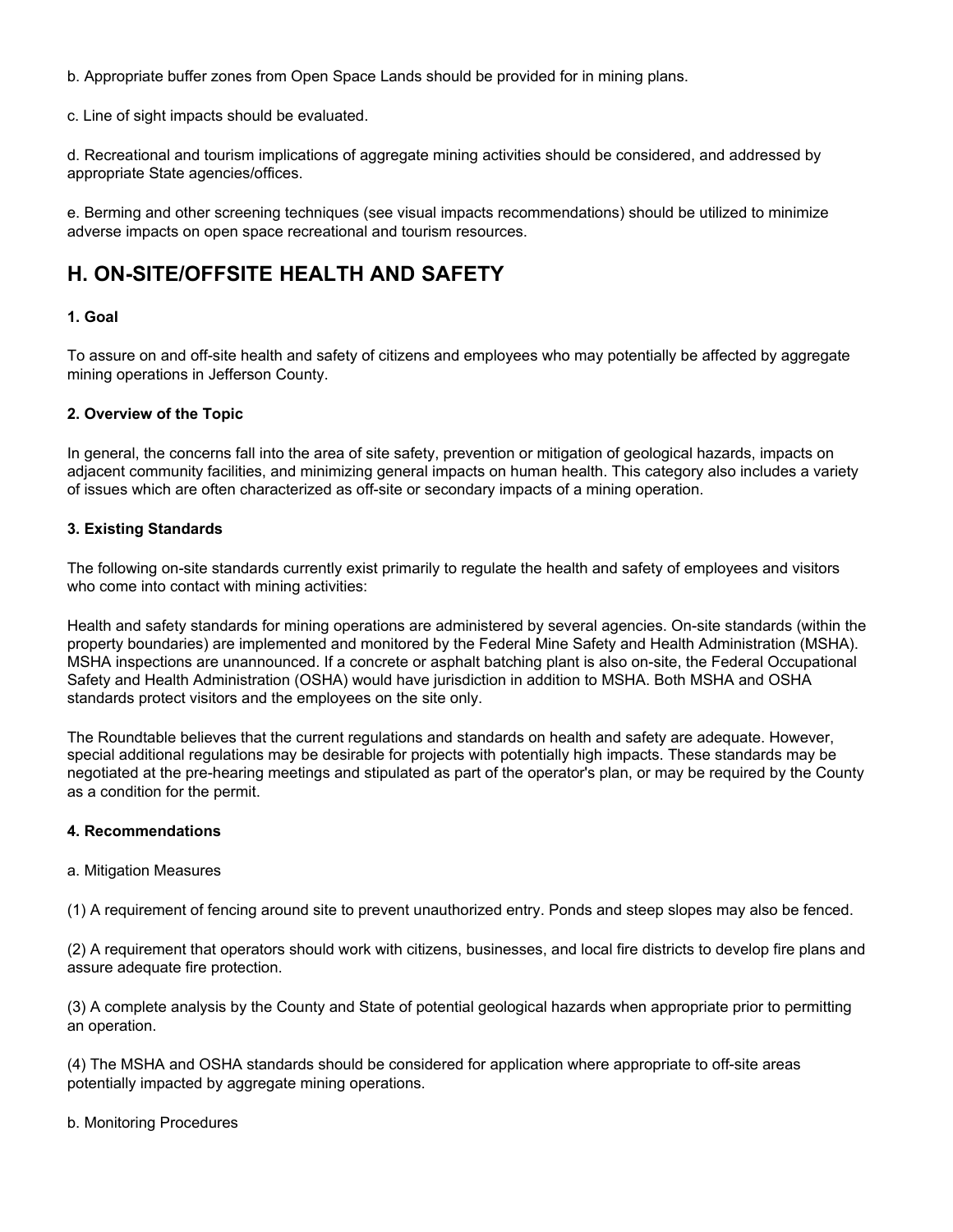(1) The applicant, County, and citizens should attempt to agree and coordinate the monitoring of the health and safety plan before final application. Adequate time should be allowed to make needed changes in the application. The establishment of clear standards will not eliminate, but will curtail confusion over future monitoring requirements and practices.

(2) Traffic should be monitored for operator adherence to safety requirements at nearest businesses, residences, schools, school bus stops, etc.

(3) Operators and citizens should monitor road quality and load loss. A specific telephone number should be designated by the operator, which citizens may call to notify the company of problems or complaints.

(4) The County should conduct thorough monitoring during the initial start-up of new mining operations and during significant changes in the existing operation.

(5) The County should take multiple or significant patterns of complaints seriously. The County should have an ombudsperson assigned to take complaints.

(6) If citizens are used as "community monitors", they should be adequately trained for the task.

#### **5. Enforcement Measures**

a. The operator and County should publish a complaint telephone number where concerns about safety or health hazards can be registered.

## **I. TRUCK TRAFFIC**

#### **1. Goal**

To maintain the quality of life and safety in residential and commercial areas while allowing for the transportation of gravel products on County, State, and Federal highways.

#### **2. Overview of the Topic**

Truck traffic is a major concern to citizens, companies and the County. Truck noise, wear on roads, pedestrian and vehicle safety, and traffic volume are all important to citizen and industry alike. Damage to roads may result from the passage of heavy trucks. Some of the concerns of the Roundtable included:

- a. Can roads be retrofitted so that they have increased carrying capacity?
- b. How can the repair of damage to roads, due to use by heavy trucks, be paid for?
- c. What are county and state responsibilities for maintaining roads?
- d. What solutions have other jurisdictions found to paying for road damage?
- e. How can payment for road damage be assessed equitably from all road users?
- f. How can other users of heavy trucks be identified and assessed?
- g. How can cumulative impacts of truck traffic be assessed?

#### **3. Existing Standards**

Truck traffic safety standards are implemented and enforced through both Federal law and Colorado State statutes. The U.S. Department of Transportation (DOT) has set safety standards for trucks, that apply to Federal highways.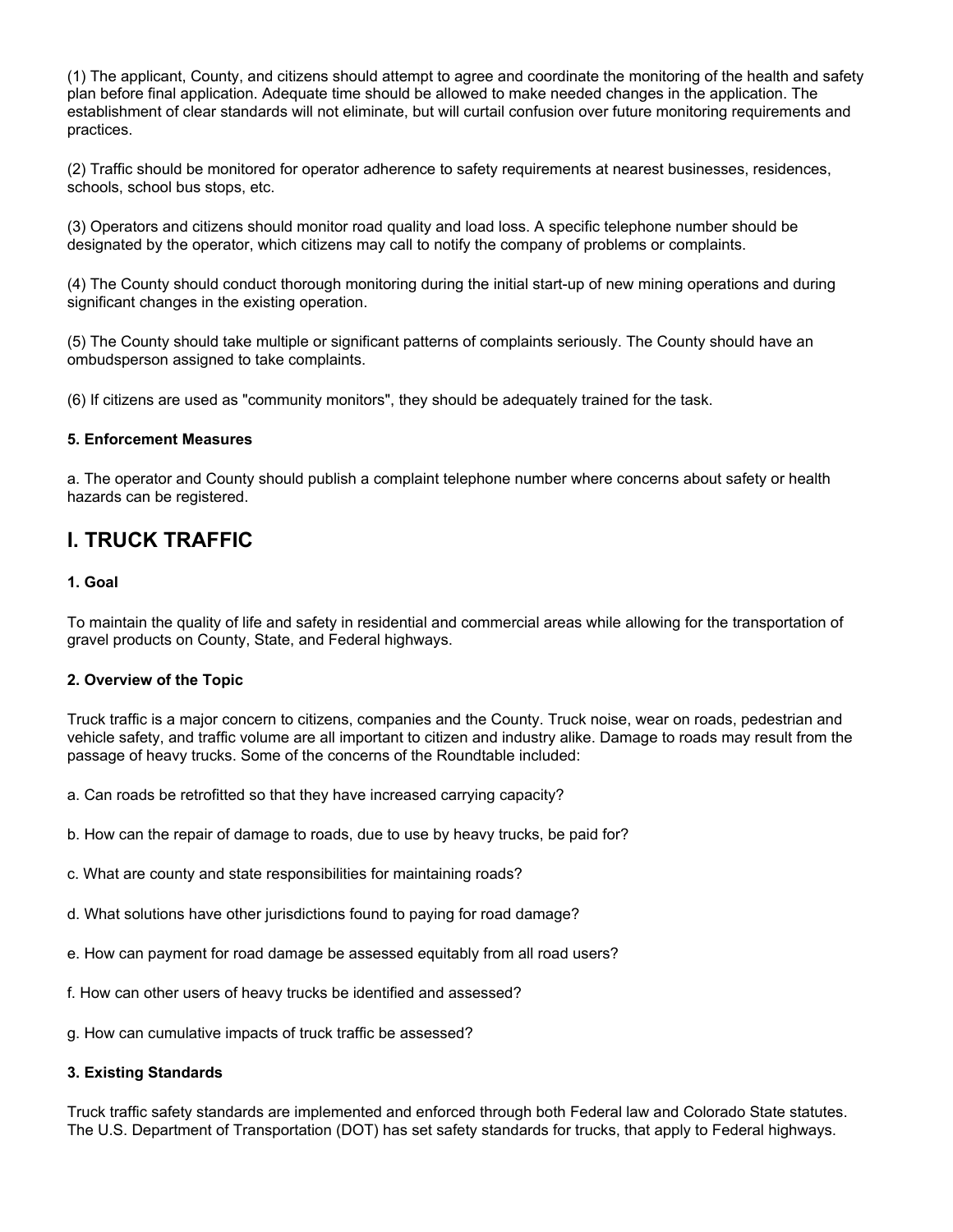DOT standards have been adopted by the State of Colorado and have been incorporated into state statutes. The State Highway Patrol and local law enforcement are responsible for ensuring that these safety standards are met.

Truck weight monitoring and vehicle inspections are conducted by the Colorado Department of Revenue and the Colorado State Patrol.

#### **4. Recommendations**

In answer to the above issues and problems, the Roundtable recommends the following options:

#### **5. Road Damage and Maintenance**

a. Weight of trucks can be limited on roads that do not meet state standards for carrying capacity. The County currently does not have weight standards, except on bridges.

b. Truck traffic can be limited during seasons when heavy vehicle use and water saturation make damage to roads more likely. (There is a precedent for this in Iowa and Wyoming.)

c. Existing County standards should be enforced.

d. Intersections should be sanded where truck traffic enters public roads.

e. The Roundtable believes that the County should assure that roads are adequate in size and specifications to carry heavy loads.

f. Permit applicants should be required to provide road improvements, where needed, as a condition of operation. Improvements might include widening the road, entry lanes, acceleration/deceleration lanes, passing lanes, runaway truck ramps, or special stop or crossing areas (as with railroads, at high risk locations.)

g. The integrity of the road-bed on main haul routes should be maintained. Deterioration of the road as a result of increased aggregate truck traffic should not be allowed to occur.

h. In those cases where road improvements are required as a condition of operation and those costs are borne by the applicant, the County should consider reimbursing the operator if other heavy traffic operations are permitted to operate on the same roads.

#### **6. Routing**

a. Whenever possible, routing of truck traffic should avoid residential areas, commercial areas, schools, hospitals or other highly congested areas.

b. Timing of truck traffic should be used to prevent congestion. Timing variations should be considered during hours when citizens are going to or coming from work, and during school bus schedules.

c. Alternative routes should be identified so that the best one can be selected at the time of permitting the operation. Alternative routes should also be identified to provide options to haulers when and if normal routes are highly congested.

d. Routing should take into consideration the distance of the mine from the end destination of the rock product. Haulers should not have to travel an unduly circuitous route that makes their product more expensive and causes the operator to be less competitive.

#### **7. Loss of Loads**

a. Loss of loads from trucks during transit can create problems for motorists. Loss of load includes airborne particulates, dust and sand, and heavier rocks bouncing off of trucks.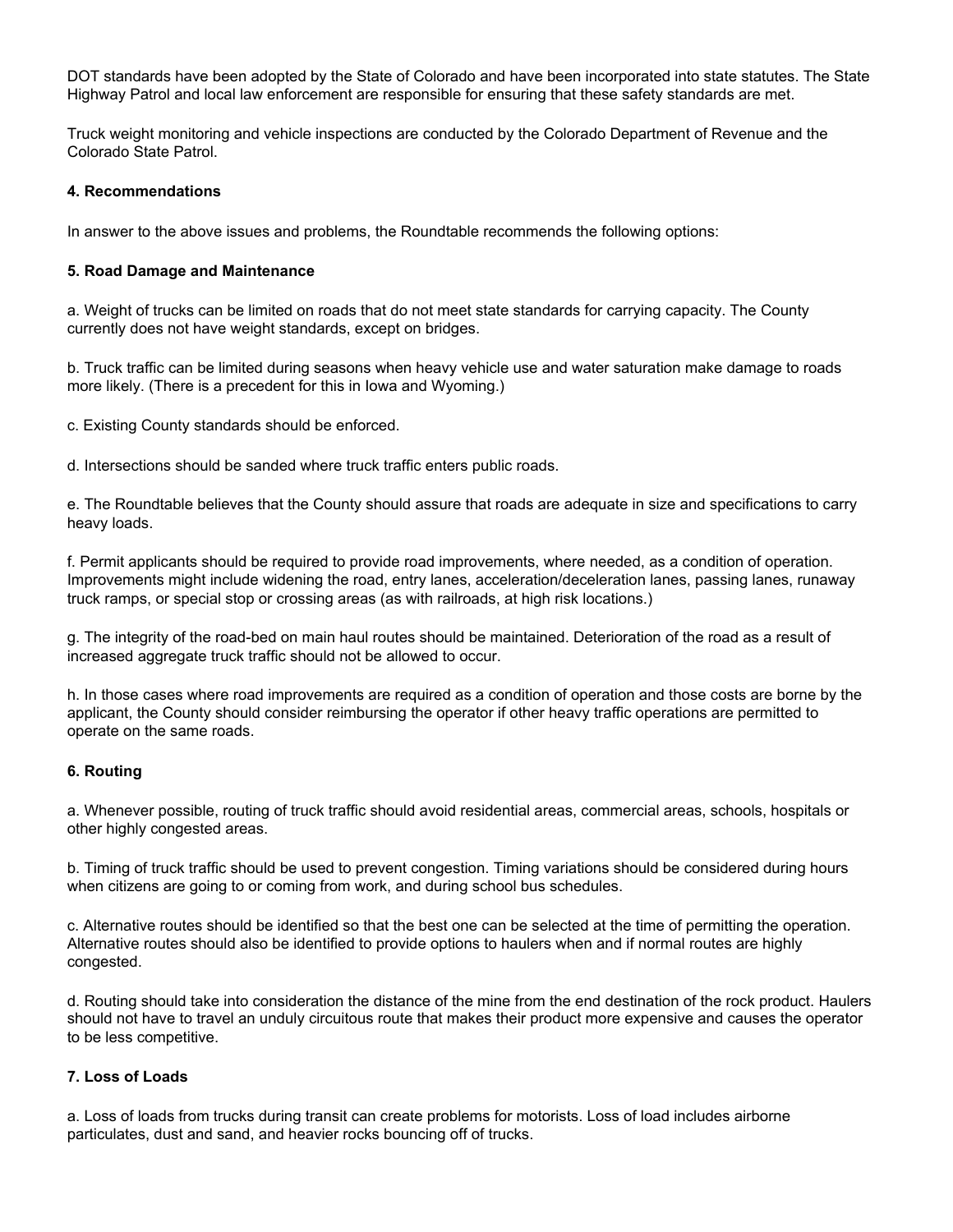b. Tarps may be required or loads wet ted where loss of load is a potential due to wind or truck speed.

c. The State should be encouraged to enforce existing laws regarding loss of load. Loss of load due to aggregate bouncing off of trucks can be handled by requiring truck operators to:

- (1) Clean the lips of the truck bed.
- (2) Require tight tailgates.
- (3) Assure that rip-rap loading is conducted in a fashion which minimizes loss of load.
- (4) Strictly monitor the loading of trucks so as to allow only the legal amount in each load.
- (5) Provide or utilize "truck-baths" to wash off loose mud and dirt prior to entry on public highways.
- (6) Clean up any load lost on public rights-of-way.
- (7) Provide training for truck drivers on means to prevent the loss of loads.
- (8) Require all trucks to use mud flaps.
- (9) Provide a telephone number for citizens to report loss of load or receive complaints.
- 8. Limiting Truck Noise
- a. Prohibit the use of jake brakes on site except in emergencies.
- b. Prohibit banging tailgates on site.
- c. Grade roads on site below surface level or construct berms to act as noise barriers.
- d. Regulate the speed of trucks to minimize operational noise.

e. Regulate the use and volume of back-up beepers on trucks and loaders. Consider utilizing light-based warning signals if legal.

#### **9. Quantity of Traffic**

- a. Utilize larger trucks where feasible, to lower the volume of traffic.
- b. Implement programs to teach "driver consideration."

#### **10. Alternative Transportation Methods**

- a. Consider rail transportation.
- b. Consider conveyor belt transportation.

# **J. RECLAMATION**

#### **1. Goal**

To prevent erosion, water pollution, and other adverse environmental effects resulting from aggregate mining and to reclaim mined lands to beneficial use after mining is completed.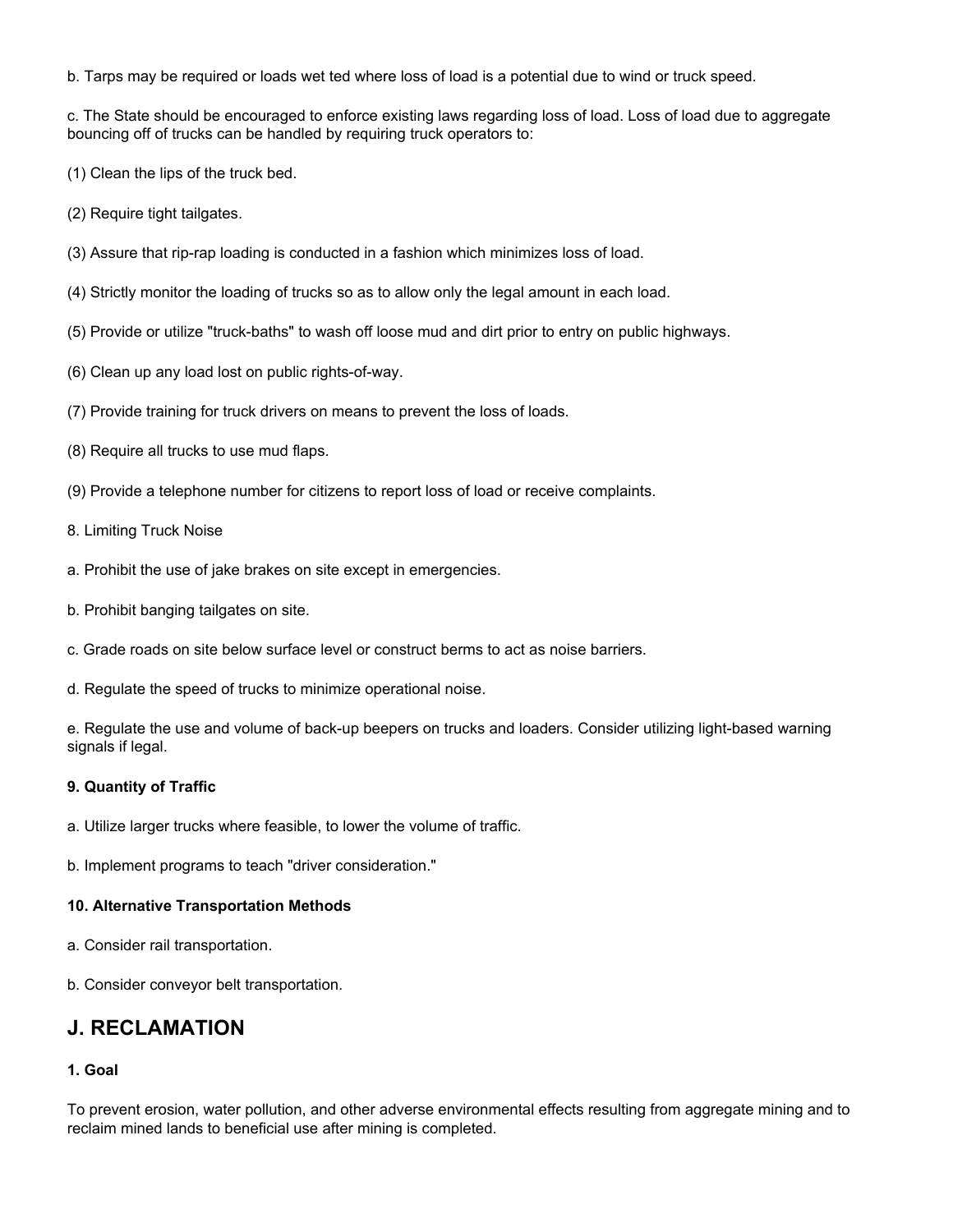#### **2. Overview of the Topic**

The reclamation of an aggregate mining site should address two important aspects of the mining operation: concurrent mining and reclamation and final reclamation. It is critical that an aggregate mining operation be designed from the outset to facilitate both types of reclamation activities. Appropriate and carefully designed reclamation can play an important role in addressing concerns regarding the environmental and visual aspects of aggregate mining.

#### **3. Existing Standards**

The State Mined Land Reclamation Board (MLRB) sets standards for mined land reclamation. Currently, Rule 6 sets reclamation standards. The agency's concern is reclamation during and after mining. The Mineral Extraction Policy Plan of Jefferson County, specifically Goals and Policies. Numbers One and Fourteen, detail the current County reclamation objectives.

#### **4. Recommendations**

The following recommendations regarding reclamation should be considered. The Roundtable wishes to emphasize that some of these recommendations are new and some are already incorporated in MLRB regulations and in the County Mineral Extraction Plan (MEPP) as noted.

a. Reclamation plans are very important to citizens and should be a prominent part of applicant presentations to citizens.

b. Mining and reclamation plans should be interrelated, and approval of the former should be contingent upon a satisfactory plan for the latter (MLRB).

c. While MLRB requires formal action be taken, it is recommended that when changes in a reclamation plan are contemplated, the applicant communicates with the community and the County to discuss these plans and respond to citizen concerns.

d. Phased mining and reclamation should be considered. This procedure limits the number of mined acres that are visible at any given time (MLRB).

e. Reclamation plans should consider the stability of the reclaimed area both in terms of the stability of the rock mass and surface stability. Surface stability can be enhanced through appropriate revegetation (MLRB).

f. Test plots should be used to demonstrate feasibility of new reclamation techniques, such as experimental seed mixes prior to application of this technology to large, highly visible areas. A small test site should be used for experimentation prior to undertaking large reclamation projects with untested products. Back-up plans should be available if new techniques do not work.

g. Reclamation of abandoned mine sites should be encouraged through incentives offered to current applicants.

h. The location and design of the excavated portion of the mine site should be sensitive to existing and surrounding topographic form.

i. The area of disturbance due to the mining activity should be kept to the minimum (MLRB).

j. Reclamation objectives should be closely coordinated with visual mitigation recommendations.

#### **K. BLASTING**

#### **1. Goal**

The use of explosives in the mining process is of great concern to the public. This section is written in order to provide an introduction to various blasting concepts and to minimize any adverse impacts due to blasting.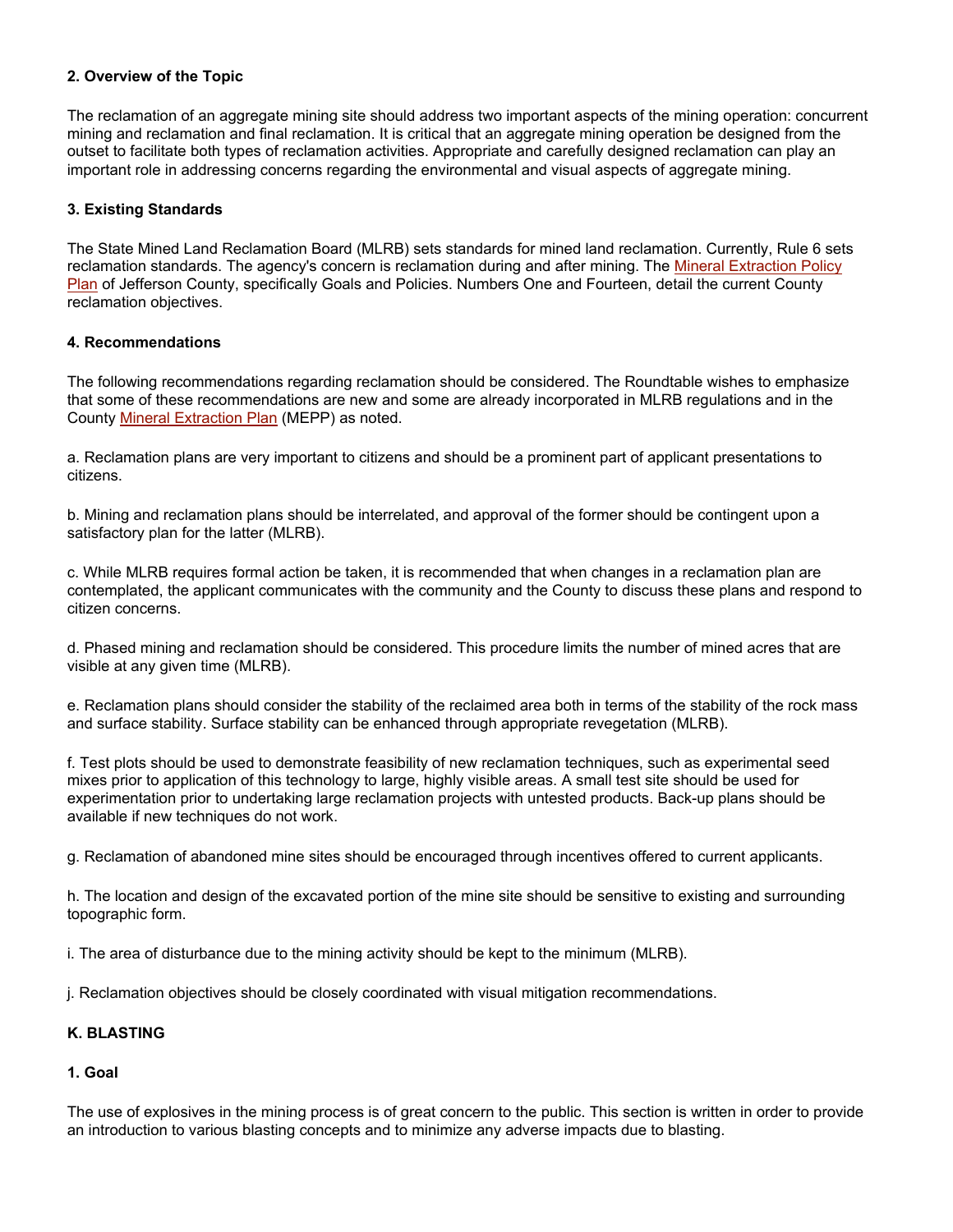#### **2. Overview of the Topic**

When an explosive is detonated in the ground to break rock, an enormous amount of energy is released. The vast majority of this energy is used to do the work for which it was intended. The remaining energy goes out as vibration through or along the surface of the earth, and through the air.

Of the vibration that is earthbound, much of it comes to the surface within a few feet of the detonation and travels along the surface in the form of waves. Therefore, for all practical purposes it is only necessary to deal with the surface waves, disregarding the body waves that travel down into the earth, as they do not affect surface features and structures.

Surface waves go out along the ground after a detonation like waves travelling across the surface of a pond after a stone is dropped into the water. One difference is that the water ripples are large enough to be seen, while the ground ripples are so small they cannot be discerned by sight. A large ground wave would only measure 0.03 of an inch. Also, the length of the ground wave, crest to crest, is measured in 10's or 100's of feet, while the length of the water ripples is measured in inches.

Vibration is motion that repeats itself and is measured in displacement (A), frequency (f), velocity (V), and acceleration (a). A simple example of the repetitious motion of vibration is a weight on a spring which is free to move only up and down (single degree of freedom system). When.the weight is pulled down from its point of rest and released, it will oscillate up and down. Frequency is the number of complete up and down oscillations per second called cycles per second (Hz). Displacement is the distance either up or down from the point of rest measured in inches. The maximum displacement is called amplitude. Particle velocity represents the speed at which the weight is moving up and down and is measured in inches per second. This speed is always changing. Another characteristic of vibration is acceleration. This is the rate of change of velocity and is measured in g(32 ft/sec2). The maximum acceleration is at the top and bottom positions of the weight where it changes directions.

#### **3. Existing Standards**

The United States Bureau of Mines and others have conducted extensive research on blasting in order to evaluate its effects and also to determine.reliable standards and predictive. methods. As a result of this research, particle velocity, as a product of displacement and frequency  $(V = 2 Af)$ , is now generally accepted as a reliable criteria for impact assessment. The Bureau of Mines recommends that 2.0 inches per second peak particle velocity be used as a conservative limit to prevent damage from blasting. Jefferson County has adopted 0.5 inch per second peak particle velocity as its standard.

The following table summarizes the results of particle velocity research (Duvall, 1962) and indicates the conservative nature of the 0.5 and 2.0 inches per second limits.

| <b>Velocity</b>                | <b>Probable Degree of Damage</b>                                                               |  |
|--------------------------------|------------------------------------------------------------------------------------------------|--|
| i2.0 nches per second          | Widely recommended limit for blasting vibrations at or near buildings.                         |  |
|                                |                                                                                                |  |
| $i2.8-3.3$ nches per<br>second | Lower limits for the occurrences of damage as found by certain investigators.                  |  |
|                                |                                                                                                |  |
| 5.4 inches per second          | Less than a 50/50 probability of minor damage (fine plaster cracks, opening of old<br>cracks). |  |
|                                |                                                                                                |  |
| 7.6 inches per second          | 50/50 probability of major damage (falling of plaster, serious cracking).                      |  |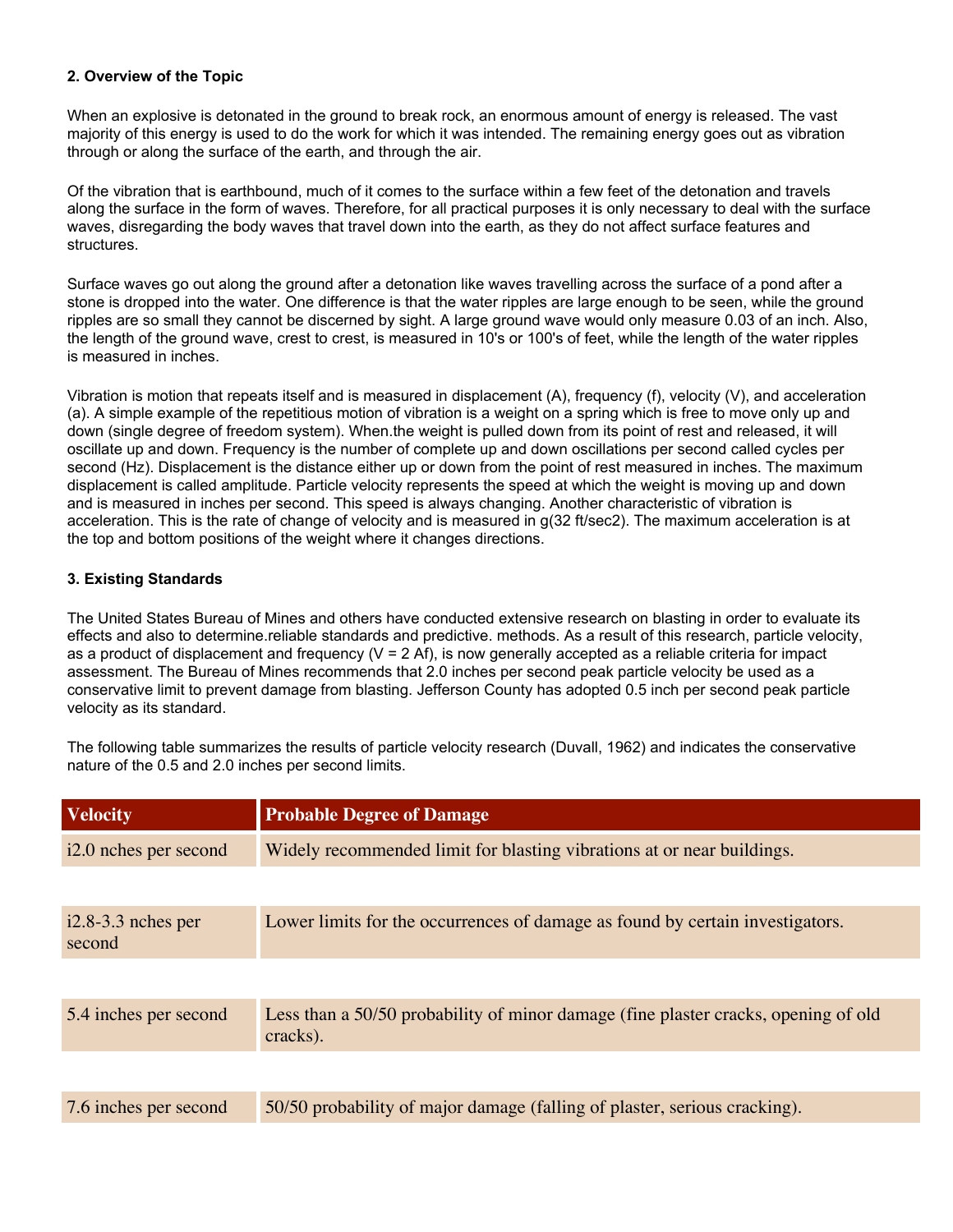When a blast is detonated, certain energy will escape into the atmosphere causing a disturbance in the air. Portions of this disturbance can be heard (noise) and portions of it are subaudible (air concussion). In this section the term air concussion includes all air effects from blasting.

The effects of air concussion are most noticeable in a structure, particularly in the winter when windows and doors are closed. The air concussion creates a difference of air pressures outside and inside the structure causing it to vibrate. This can cause windows and doors to rattle without causing structural damage.

U.S. Bureau of Mines Report of Investigation 8485 (Siskind, Stachura, et al, 1980) reported on studies of air blast from surface mines to determine damage and annoyance potential. Recommendations were made according to instrumentation used to measure the air blast. The recommendations were as follows:

| <b>Low Frequency</b> | <b>Recommended Limit</b> |
|----------------------|--------------------------|
| $0.1$ Hz             | 134 dB Peak              |
|                      |                          |
| $2.0$ Hz             | 133 dB Peak              |
|                      |                          |
| $6.0$ Hz             | 129 dB Peak              |
|                      |                          |
| C-Slow               | 105 dB RMS               |

The Federal Office of Surface Mining (OSM) has modified the above as follows (Federal Register, 1979):

| <b>Low Frequency</b> | Limit       |
|----------------------|-------------|
| $0.1$ Hz             | 135 dB Peak |
|                      |             |
| 2.0 Hz               | 132 dB Peak |
|                      |             |
| $6.0$ Hz             | 130 dB Peak |
|                      |             |
| C-Slow               | 109 dB RMS  |

When rock is broken by explosives, some energy is transmitted into adjoining material as seismic energy or ground vibration. Milli-second delay detonators, when used with the correct blast design to ensure adequate relief for the blasted rock, can be used effectively to minimize the transmitted ground vibration and to ensure that damage will not occur to adjacent structures. U.S. Bureau of Mines research has shown that transmitted ground vibrations can be effectively controlled by limiting the explosive charge weight fired in any delay period.

#### **4. Recommendations**

- a. Blasting should take place during a regularly specified period of time.
- b. A seismograph should be used on every production blast.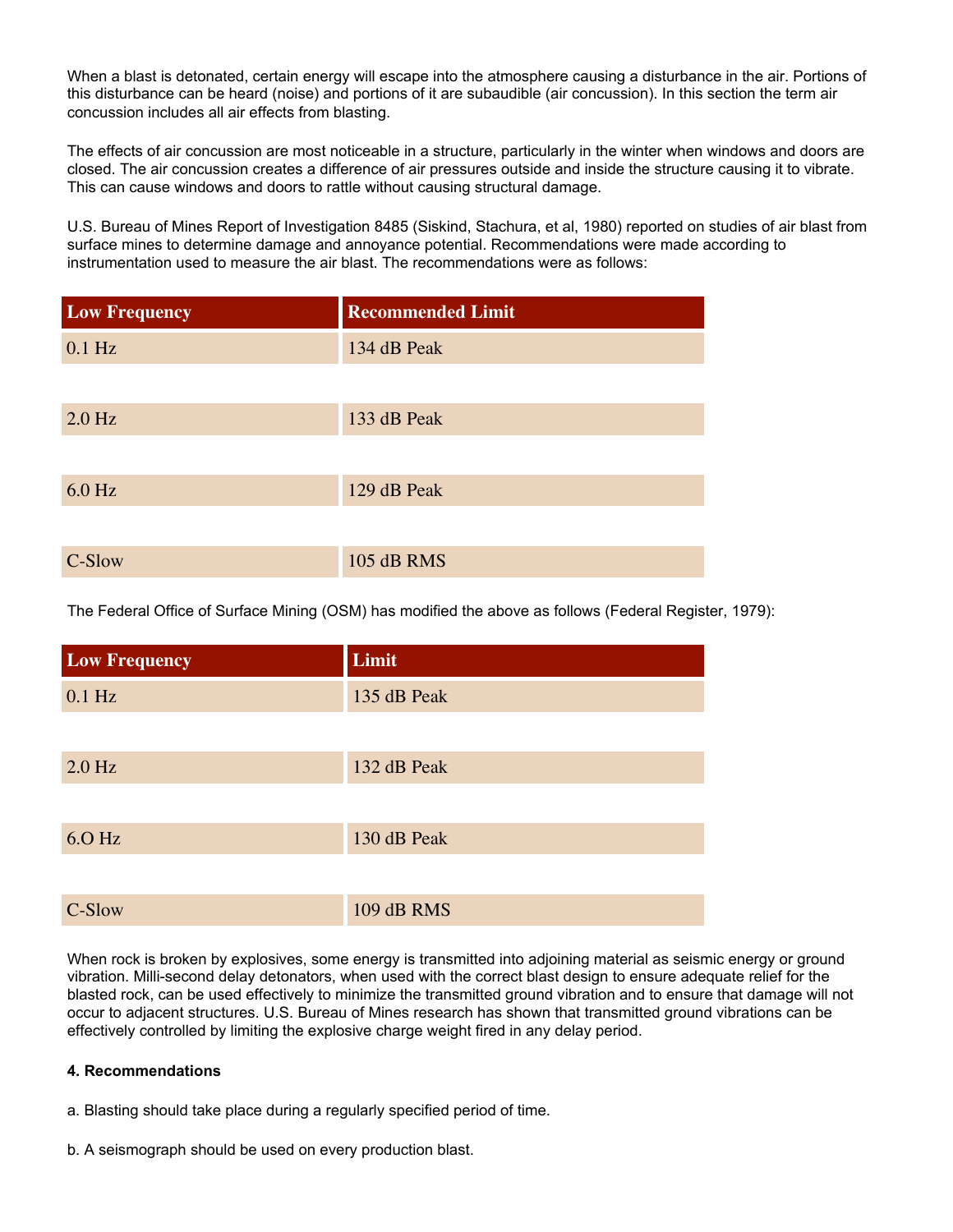c. Operators should develop standard blasting procedures to be used for all blasting operations.

d. All blasting operations should be performed by persons familiar with federal, state, and local safety regulations, who have the necessary licenses, and are experienced in controlled quarry blasting operations.

e. Seismic Data: A report on the seismic monitoring of the operation Should include the following: amount of explosives, number of delays, location, time of blast, climatic conditions and monitoring information. Seismic data will be available to County staff for any specific event at any time.

f. The operator should fill out a blasting report at the time of the blast, diagramming the shot and timing plan. Show decking, caps used, sequential timing method. Also, indicate if a misfire occurred and if complaints were received, their nature and what action, if any, was taken.

g. Blasting during adverse weather conditions should be avoided where such conditions could magnify the effects of a blast.

h. If requested by an adjacent property owner, the operator should. conduct an inspection of adjacent structures prior to beginning any blasting operation.

# **L. ECONOMIC CONSIDERATIONS**

#### **1. Goals**

To obtain an accurate appraisal of the indirect and direct socioeconomic benefits and costs of mining operations in the County to inform policy makers.

To identify funding sources to cover County costs of additional permitting, monitoring, and enforcement functions.

#### **2. Economic Considerations**

Economic considerations fall into two categories: 1) benefits or costs, either public or private, that result from initiating or refraining from mining activities in the County, and 2) costs incurred in administering the program recommended by the Roundtable. Category One is composed of extremely complex issues, and the Roundtable did not attempt to address it in any detail. The Roundtable does have some specific suggestions related to Category Two.

#### **3. Recommendations**

The Roundtable recommends the following measures to respond to the economic consequences of aggregate mining activities:

#### a. Study on the Economic Costs of Mining

In the process of attempting to look at some of the costs and benefits of mining as a land use, the Roundtable has come to the conclusion that the issue is beyond its means to address in any meaningful or objective manner. The information that HiS available is limited in scope to such areas as haul costs or road impacts. Little information is available on impacts of mining on private property values or less tangible issues such as quality of life.

Not only does the County need to know the cost and benefits of aggregate development, but how to pay the development costs, i.e. taxes, new roads, and so forth. The. cost/benefit component. is essential to any meaningful effort to attempt to shape public policy regarding aggregate mining in the Metro Denver area.

The County, in cooperation with the private sector or other governmental entities, should commission a study to examine the direct and indirect economic costs and benefits of aggregate mining. Direct costs and benefits are those that are related to the.price of the product. Indirect costs and benefits include environmental and social costs that are often more difficult to quantify.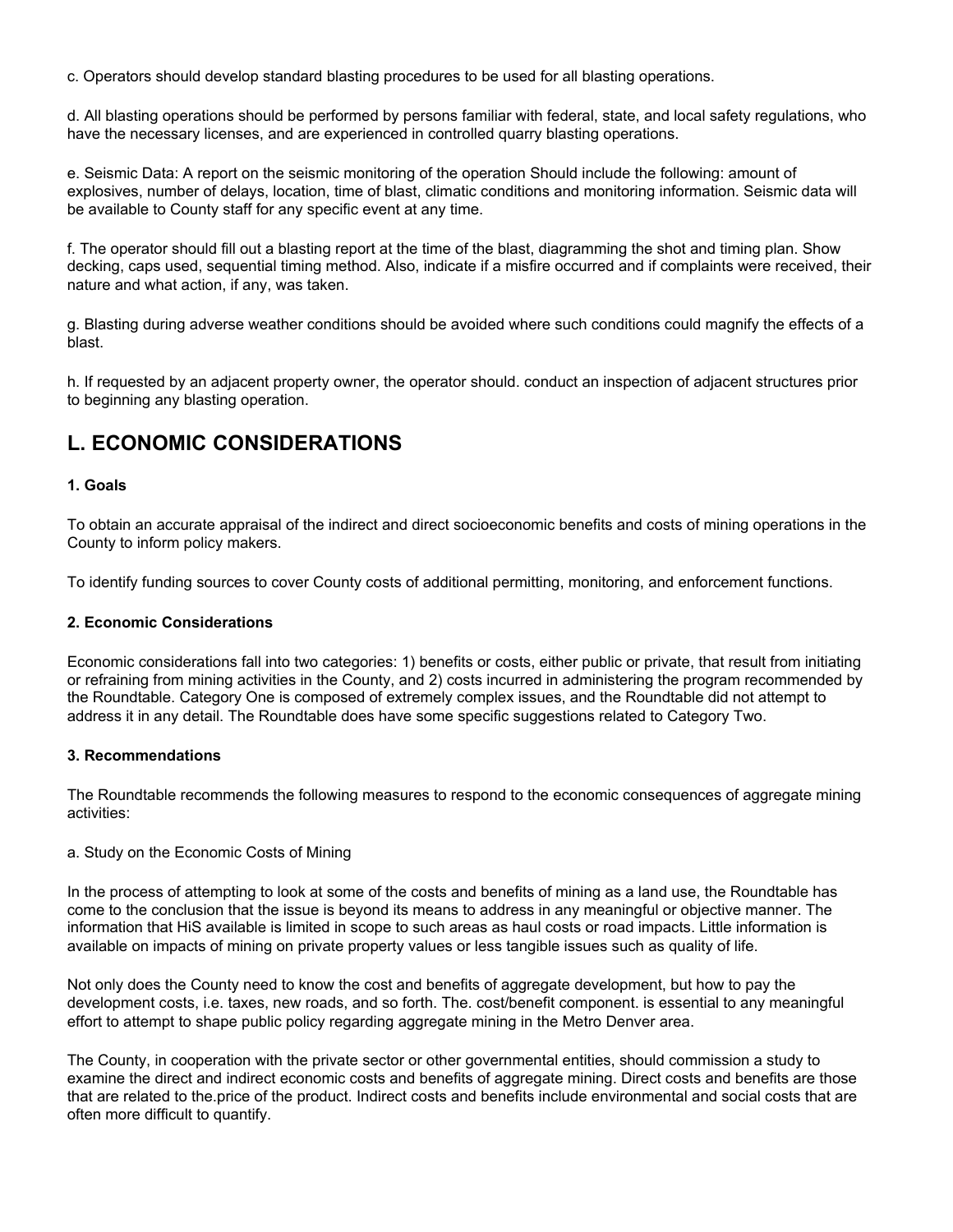The proposed study should consider the needs and impacts on four population groups: a) the citizens and community, b) the producers, c) the consumers, and d) the government.

The study might also examine or consider the effects of other developments, such as airports, landfills, racetracks, on property values as a way of assessing possible impacts of aggregate mining on adjacent property values.

The study should be conducted on a regional basis, i.e. the City and County of Denver, and Adams, Arapahoe, Boulder, Douglas, Jefferson, Weld and Clear Creek Counties. The study should address the following potential costs and benefits including, but not limited to:

(1) Costs

(a) Cost of aggregate resources to County if it has to haul resources from farther away;

- (b) Road wear and improvements on County roads;
- (c) Impact on traffic;

(d) Bridge repair/replacement;

(e) Assigning and posting weight limits on county roads;

(f) Additional expenses for law enforcement or monitoring;

(g) Loss of jobs, potential impact on tourism, tax revenues and economic benefits if mining is or is not initiated;

(h) Potential and/or actual losses or decline of property values due to mining operations;

- (i) Costs to consumers if aggregate must be hauled from farther away;
- (j) Costs to consumers if local mines are not developed;

(k) Decline in quality of environment and quality of life.

(2) Benefits

- (a) New jobs;
- (b) Secondary jobs;
- (c) Improved or better roads;
- (d) Lower construction costs;
- (e) Larger tax base;
- (f) Positive end-use of site;
- (9) Reclamation of old sites that are eyesores;
- (h) Possibility of public-private ventures for community good;
- (i) Tax write-off for industry involved in reclamation projects;
- (j) Demonstration of good neighbor policy;

(k) Possibility of lower tax rates on private properties if they depreciate in value due to mining.

#### **4. Sources of Funding Roundtable Procedural Recommendations**

The Roundtable has recommended that the County adopt new procedures for application, permitting, monitoring and enforcing regulations regarding aggregate mining in the County. The Roundtable has also recommended that the County hire an ombudsperson to oversee the new procedure and that the County Planning Department write, produce, and distribute a handbook which describes the new process. g All of the above programs or personnel will require some funding. Listed below are a variety of options by which the County could raise monies to cover these additional expenses:

a. A severance tax on aggregate extracted in the county.

b. A grant from a private foundation.

c. A cooperative funding initiative by several counties which could jointly share the services of an intercounty ombudsperson.

d. A special mining application fee to cover advertising, posting, pre application meetings, and so forth.

e. An hourly charge system paid by an applicant to the County which would be used to cover the costs of processing valid complaints.